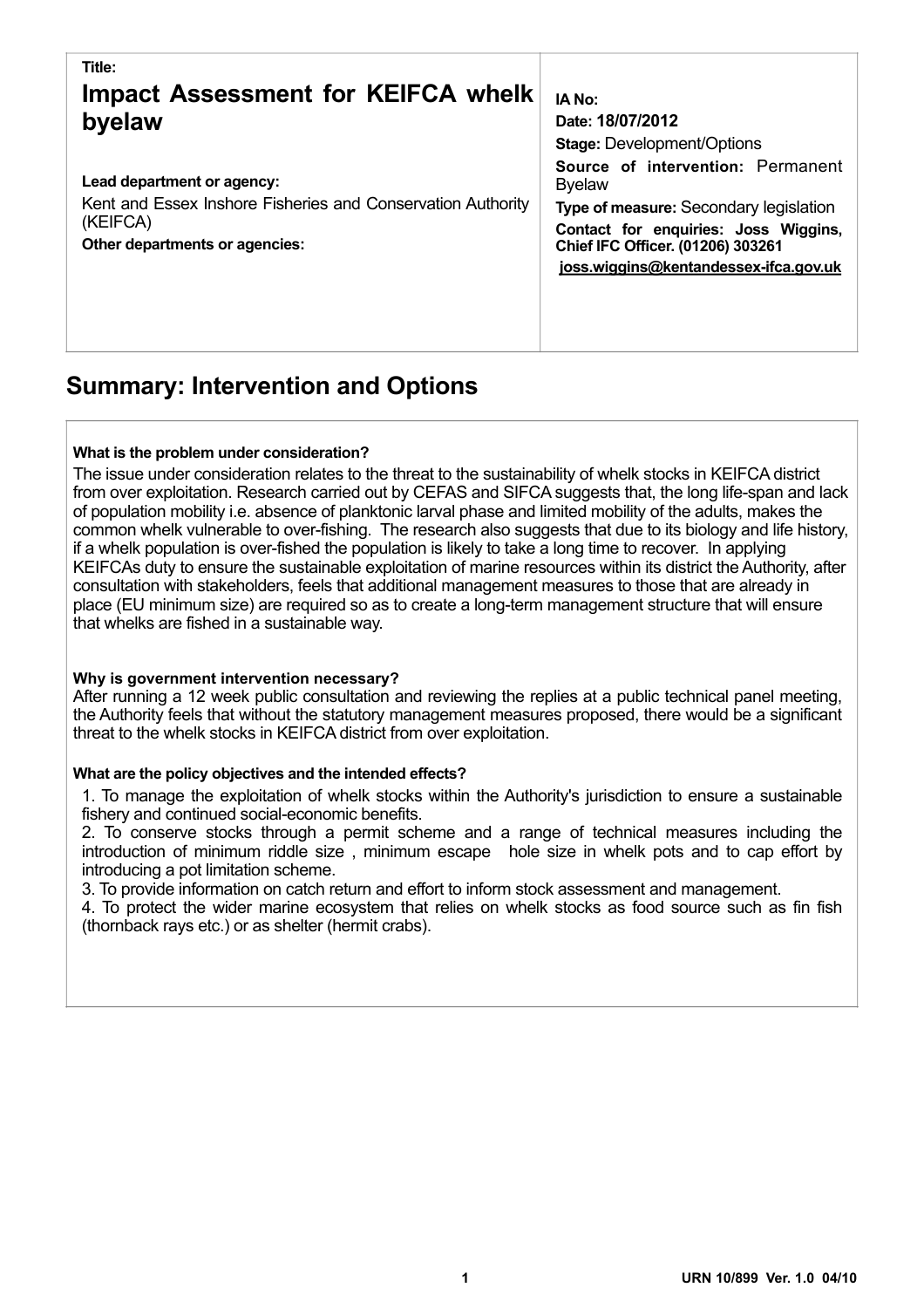**What policy options have been considered? Please justify preferred option (further details in Evidence Base)** 

On the 16<sup>th</sup>

options regarding the management of whelk stocks in KEIFCA district (this meeting reviewed evidence that had been gathered during a 12 week consultation with local stakeholders):

When will the policione reviewed to retablish its impart and the extent ange) It be reviewed in 5 years Which the policy objective that the premier of general contains the codes of Practice between fishermen to use additional methods to help support the sustainable exploitation of whelks in KEIFCA district. Option C - Introduce a permanent KEIFCA whelk byelaw to ensure the sustainable exploitation of whelks in KEIFCA district. **Are there arrangements in place that will allow a systematic collection of monitoring information for future policy review?**

Signight For consultation stage lease of that could be introduced using option B or option C:

*I have read the Impact Assessment and I am satisfied that, given the available evidence, it represents a*  reasonable view of the nutley costs, we lend the minimum land in the minimum land in the minimum land is a second to the minimum land in the minimum land in the minimum land in the minimum land in the minimum land in the m

ii) Cap fishing effort by pot number limitation

**Signed by the responsible : D a t e : ..................................................................................** combined management measures. Options (i) and (ii) could also be combined to provide more developed management.

After much consideration the Authority decided that Option C, a permanent KEIFCA whelk byelaw, would best ensure the sustainable exploitation of whelk stocks in KEIFCA district. The Authority also concluded that combining strengthened minimum landing size legislation with a cap on fishing effort would best achieve the desired goal.

Non-regulatory options were discussed by the Authority through-out the planning and consultation phase and although members could see the obvious benefits of these potential options, they felt that fishermen could quickly opted out and not comply with a voluntary code. Members also felt that a voluntary code would not really be any cheaper to enforce and that new boats entering the fishery might not sign up or comply with the voluntary code.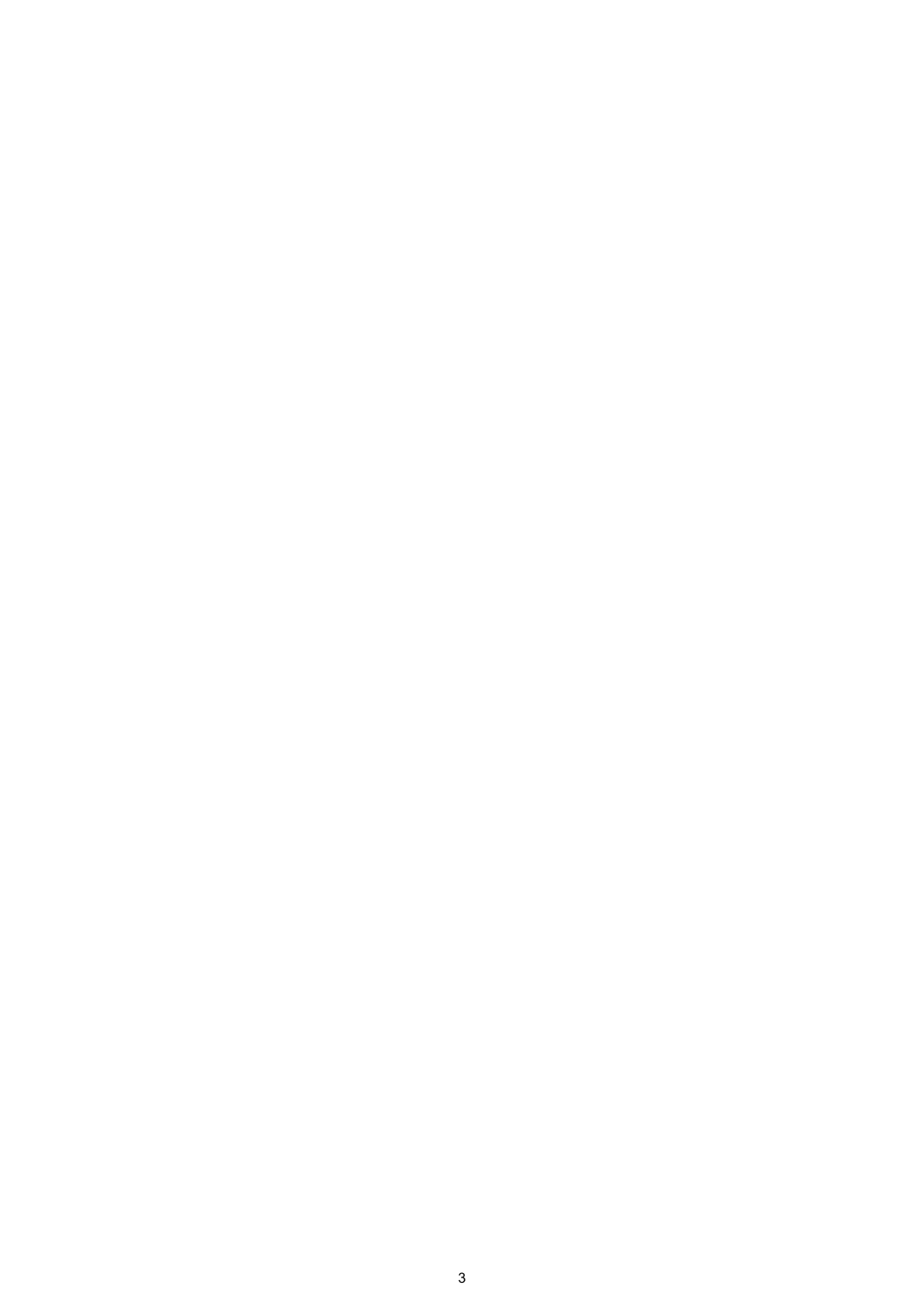## **Summary: Analysis and Evidence Policy Option C**

**Description: Impact Assessment of whelk pot limitation byelaw** 

| Price   | PV Base     |                 |      | T i m e   Net Benefit (Present Value (PV)) (£m) |                       |
|---------|-------------|-----------------|------|-------------------------------------------------|-----------------------|
| Y e a r | Base   Year | Period<br>Years | Low: | High:                                           | <b>Best Estimate:</b> |

| COSTS (£m)           | <b>Total Transition</b><br>(Constant Price) |  | <b>Average Annual</b><br>(excl. Transition) (Constant<br>$D = -1$ | <b>Total Cost</b><br>(Present Value) |  |  |
|----------------------|---------------------------------------------|--|-------------------------------------------------------------------|--------------------------------------|--|--|
| Low                  |                                             |  |                                                                   |                                      |  |  |
| High                 |                                             |  |                                                                   |                                      |  |  |
| <b>Best Estimate</b> |                                             |  |                                                                   |                                      |  |  |

#### **Description and scale of key monetised costs by 'main affected groups'**

The full time vessels working 600-800 pots with 2 to 3 crew (business model A) would be most affected by this option (Wiggins *et al.,* 2012). The information provided by fishermen using this model suggests that they need to catch 2 tonnes or more to 'make a living' (average catch rate of 2.8kg per pot or more). Information from the data gathered at the workshop/meeting on the 6th January shows that there is a large degree of proportionality between the amount caught and earnings. It would thus be fair to assume that as the vessels are working full time, and would find it very hard to increase the number of fishing trips to compensate for a reduction in pot numbers. If this was the case then reducing the number of pots from 600-800 to 300 would have a proportional decrease in their income (reducing their income by half or more).

Full time vessels working 100-200 pots with 1 crew (business model B) would not be directly affected by this reduction as their business model uses less than 300 pots already.

Vessels fishing for whelks on a part-time time basis working 400-600 pots with 2 to 3 crew (business model C). The data suggests that a reduction in the number of pots would, like fishermen using business model A, result in a proportional decrease in their earnings from whelks (by a approximately half to a quarter). The information provided suggests however, that fishermen using this model could mitigate part of the impact of the management measure by increasing the number of fishing trips they undertake targeting whelks (to make up for a reduction in pots). Although the number of fishing trips could be increased there would be the fact that the pots would need to be left in the water to catch the whelks for potentially 48 hours could limit this effort. The decision for operators using this model would be based on weighing up the relative potential earnings from whelks or another potential species that fishermen would target the rest of their time.

Part-time time vessels working close to or under 300 pots with 2 crew (business model D), would not be directly affected by this reduction as their business model uses less than 300 pots already.

Business model E represents vessels whose percentage whelk landings contribute 10-20% to the total income of their vessel and use less than 300 pots (in most cases less than 100 pots). Vessels using this business model would not be directly affected by this reduction as their business model uses less than 300 pots already.

Costs of new riddles (£200- £400 per operator (or greater if mechanical systems are fitted)), and cost of new pots (£0 - £3,000 per operator) would be a one off cost and could be phased in to reduce the financial impact of the new byelaw on small businesses. Ongoing costs would be minimal as fishermen would be replacing gear like for like (as they would have done before the byelaw)

#### **Other key non-monetised costs by 'main affected groups'**

Annual additional enforcement costs faced by KEIFCA over a 1 year period are estimated at £24,200.00. This is a good estimate of the enforcement costs. Part of this cost is offset by charging £100 for a permit and 30p per tag (300 tags).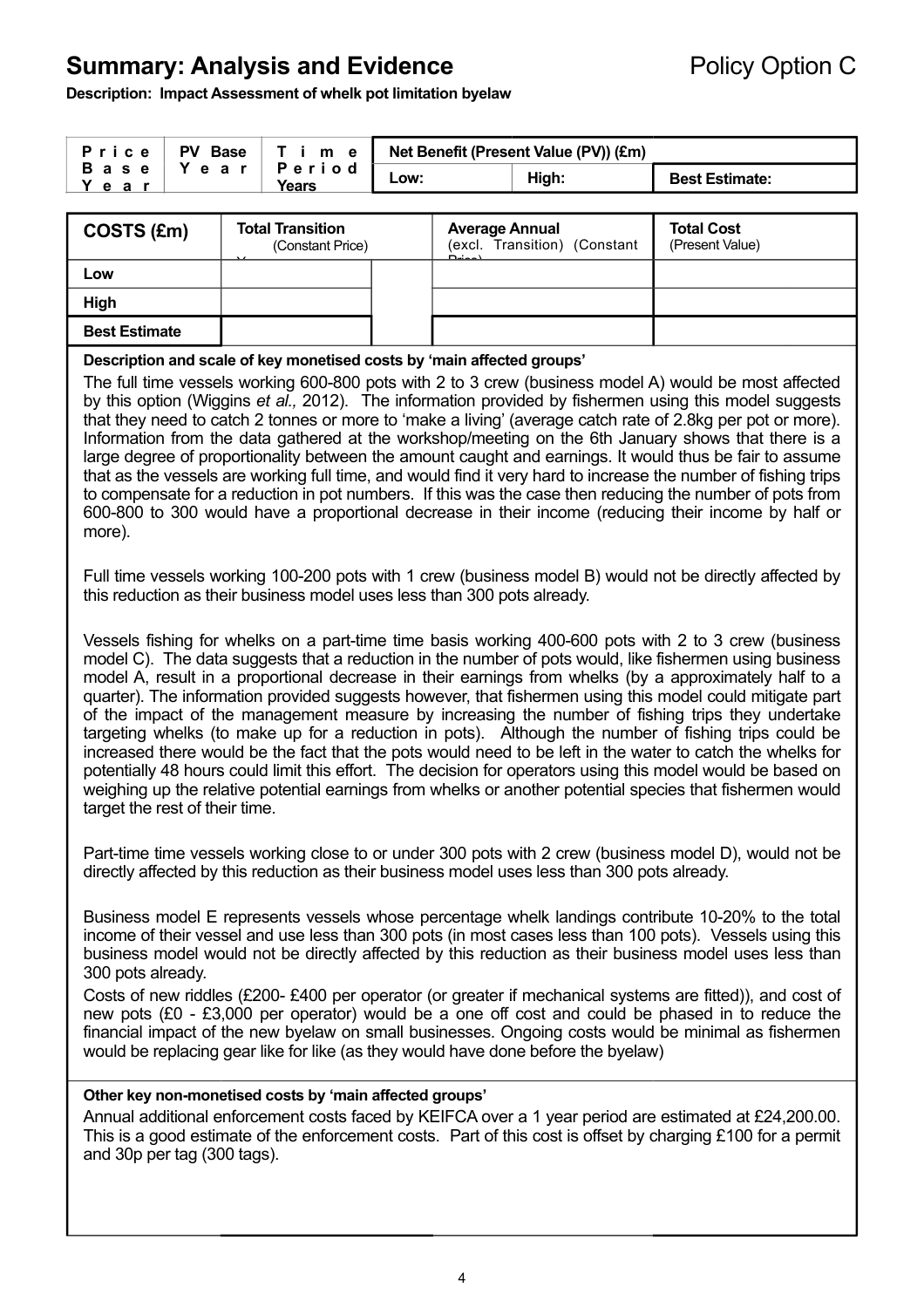|                                                                                                                                                                                                                                                                                                                  | <del>Total Transition</del><br>B E N E F   T S   Total Transition<br>Impget on admin burden (AP) (family Price) |        | <b>Average Annual</b><br>Thmpactron roohisyacost saphags (£an)e)<br>(excl. |  |                                          | <del>Total Benefit</del> |                               | n |              |  |  |
|------------------------------------------------------------------------------------------------------------------------------------------------------------------------------------------------------------------------------------------------------------------------------------------------------------------|-----------------------------------------------------------------------------------------------------------------|--------|----------------------------------------------------------------------------|--|------------------------------------------|--------------------------|-------------------------------|---|--------------|--|--|
| New $AB:0$                                                                                                                                                                                                                                                                                                       | AB savings: 0                                                                                                   | Net: 0 |                                                                            |  | <b>Policy cost savings:</b>              |                          |                               |   |              |  |  |
| <b>High</b>                                                                                                                                                                                                                                                                                                      |                                                                                                                 |        |                                                                            |  |                                          |                          |                               |   |              |  |  |
|                                                                                                                                                                                                                                                                                                                  | What is the geographic coverage of the policy/option?                                                           |        |                                                                            |  |                                          |                          | <b>KEIFCA District</b>        |   |              |  |  |
|                                                                                                                                                                                                                                                                                                                  | bescription and sell the mely monetistion benefits by 'main affected groups'                                    |        |                                                                            |  |                                          |                          | 28/11/12                      |   |              |  |  |
| Whicmaing annibility and the momentum of the sustainable management of whelk stock<br>exploitation within the district. If stocks decline due to over exploitation and poor management there<br>Woratusthe acquisition angenining society and the faultion in earnings. If the stedies Constreption tial loss of |                                                                                                                 |        |                                                                            |  |                                          |                          |                               |   |              |  |  |
|                                                                                                                                                                                                                                                                                                                  | Does enforcement comply with Hampton principles?                                                                |        |                                                                            |  |                                          |                          |                               |   |              |  |  |
| Does implementation go beyond minimum EU requirements?<br>Other key non-monetised benefits by 'main affected groups'                                                                                                                                                                                             |                                                                                                                 |        |                                                                            |  |                                          |                          | Yes (See evidence base)       |   |              |  |  |
| What is the CO<br>(Million tonnes CO                                                                                                                                                                                                                                                                             |                                                                                                                 |        |                                                                            |  |                                          | N/A                      | Non-traded:<br>Traded:<br>N/A |   |              |  |  |
|                                                                                                                                                                                                                                                                                                                  | Does the proposal have an impact on competition?                                                                |        |                                                                            |  |                                          |                          |                               |   |              |  |  |
| What proportion (%) of Total PV costs/benefits is directly attributable to<br>primary legislation, if applicable?                                                                                                                                                                                                |                                                                                                                 |        |                                                                            |  | Costs:<br><b>Benefits:</b><br>N/A<br>N/A |                          |                               |   |              |  |  |
| <b>Micro</b><br>< 20<br>Annual cost (£m) per organisation<br>(excl. Transition) (Constant Price)<br>N/A<br>N/A                                                                                                                                                                                                   |                                                                                                                 |        |                                                                            |  |                                          | <b>Small</b><br>N/A      | Mediu<br>m<br>N/A             |   | Large<br>N/A |  |  |
| Ananasyffer thus bargalustique is exeringe (See Section Analysis of costs and benefits' for more details)                                                                                                                                                                                                        |                                                                                                                 |        |                                                                            |  |                                          |                          |                               |   |              |  |  |
|                                                                                                                                                                                                                                                                                                                  |                                                                                                                 |        |                                                                            |  |                                          |                          |                               |   |              |  |  |

# **Specific Impact Tests: Checklist**

| Does your policy option/proposal have an impact on?                                                                 |     |  |  |  |  |  |  | Page ref<br>Impact<br>within IA |         |  |  |
|---------------------------------------------------------------------------------------------------------------------|-----|--|--|--|--|--|--|---------------------------------|---------|--|--|
| <b>Statutory equality duties</b>                                                                                    |     |  |  |  |  |  |  |                                 | Annex 1 |  |  |
|                                                                                                                     |     |  |  |  |  |  |  |                                 |         |  |  |
| Economic impacts                                                                                                    |     |  |  |  |  |  |  |                                 |         |  |  |
|                                                                                                                     |     |  |  |  |  |  |  |                                 | Annex 1 |  |  |
| Environmental impacts<br>Secial impacts<br>Secial impacts<br>Siesal in and well-being<br>Wider environmental issues |     |  |  |  |  |  |  |                                 | 金印度茨    |  |  |
|                                                                                                                     |     |  |  |  |  |  |  | Yes<br>Annex 1                  |         |  |  |
| Annuanpiestile of monetised costs and benefits* - (£m) constant prices                                              |     |  |  |  |  |  |  |                                 |         |  |  |
| Justice system                                                                                                      |     |  |  |  |  |  |  |                                 | Annex 1 |  |  |
| Rural proofing<br>Υ<br>Y<br>Y<br>Υ<br>Y                                                                             |     |  |  |  |  |  |  |                                 | Annex 1 |  |  |
| <b>Transition costs</b>                                                                                             |     |  |  |  |  |  |  |                                 |         |  |  |
| <b>Annual recurring cost</b>                                                                                        |     |  |  |  |  |  |  |                                 |         |  |  |
| <b>Total annual costs</b>                                                                                           |     |  |  |  |  |  |  |                                 |         |  |  |
| <b>Transition benefits</b><br>N/A                                                                                   |     |  |  |  |  |  |  |                                 |         |  |  |
| <b>Annual recurring benefits</b>                                                                                    | N/A |  |  |  |  |  |  |                                 |         |  |  |
| <b>Total annual benefits</b><br>N/A                                                                                 |     |  |  |  |  |  |  |                                 |         |  |  |

\* For non-monetised benefits please see summary pages and main evidence base section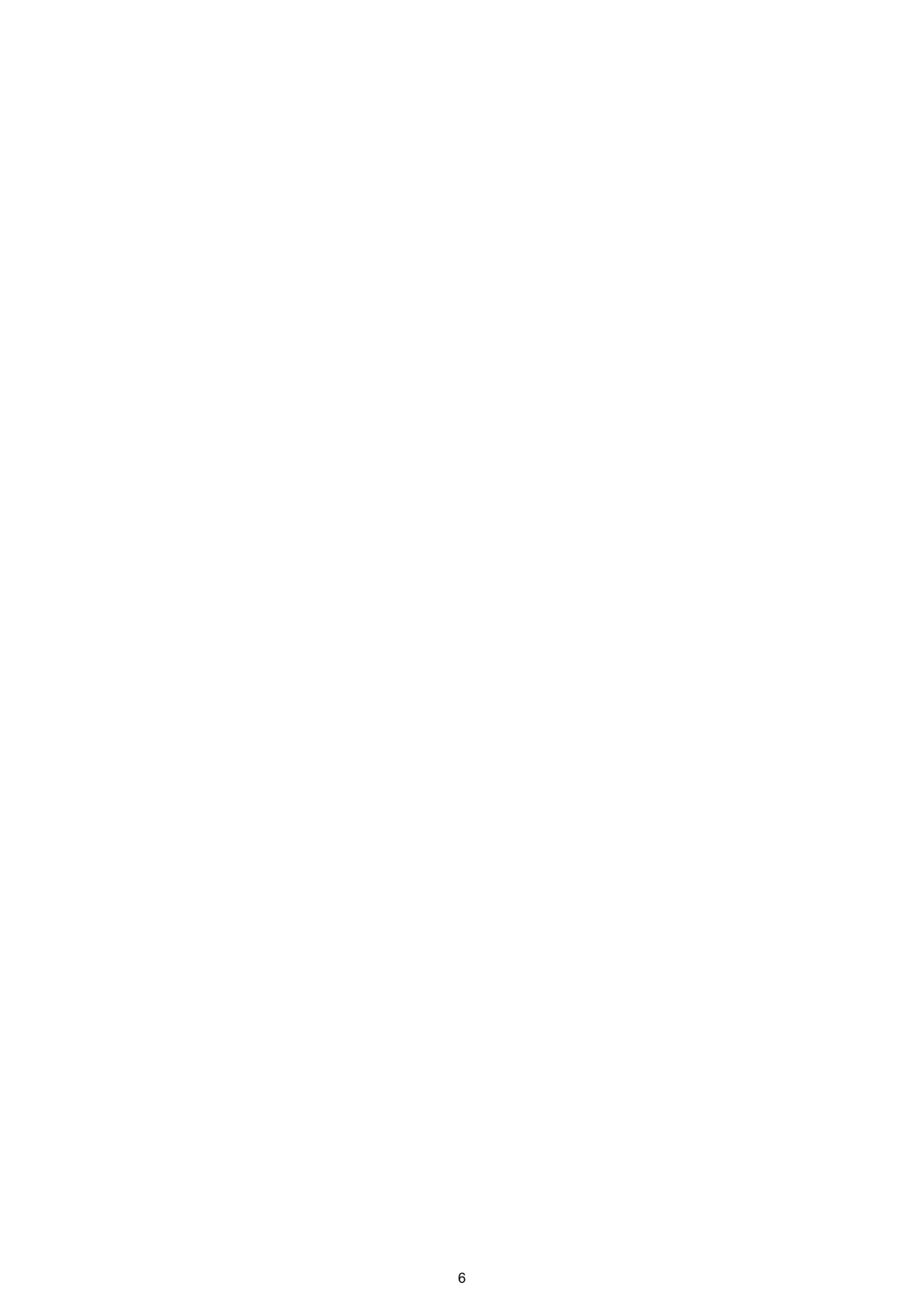### **Introduction**

IFCAs have been established as the lead regulator for the sustainable management of inshore fisheries. As such, the KEIFCA is the most appropriate Authority to implement, manage and enforce fisheries management measures within 6 nautical miles.

Under section 153 of the Marine and Coastal Access Act 2009 (MaCAA 2009) KEIFCA has been given the duty to ensure the sustainable exploitation of marine resources in its district. In undertaking this duty KEIFCA has identified that common whelks (*Buccinum undatam*) are particularly vulnerable to over exploitation due to the fact that this species has a low fecundity, an entirely benthic reproductive strategy with a closed population (i.e. a lack of a planktonic larval phase with little or no migration between populations resulting in a low genetic diversity), fast early growth with a relatively slow overall growth, late maturation, and a gregarious nature. These life history traits, combined with ease of capture, make this species susceptible to recruitment overfishing (Shelmerdine *et al.* 2006). If over-fishing does occur the population is also likely to take a long time to recover.

Typically whelk fishing throughout England and Wales can be characterised by periods of low or moderate activity followed by large spikes in fishing effort, either fuelled by a substantial increase of young whelks into the population or a high market price. This boom and bust model can quickly lead to unsustainable levels of exploitation and subsequent crashes in the population (Fahy *et al.* 1995 and Fahy *et al.* 2000 and Fahy *et al.* 2005). KEIFCA feels that it is important to develop a suite of management measures that break this cycle and help build a long term sustainable fishery in our district.

Over exploitation of whelk stocks and a subsequent crash in stocks has been documented by (Fahy *et al.* 1995 and Fahy *et al.* 2000 and Fahy *et al.* 2005) in the southern Irish Sea whelk fishery. Although not published there are also numerous other anecdotal accounts of whelk stocks along the coast of England and Wales being severely over exploited, to the extent that the fishery crashes and becomes uneconomic to fish (Wells fishery, pers. coms EIFCA).

This Impact Assessment (IA) has been prepared to outline the costs and benefits of the recommended permanent management options to replace the KEIFCA Whelk Pot Limitation Emergency Byelaw and lays out a series of management measures the KEIFCA feels will help ensure the long term sustainable exploitation of the whelk stocks in its district. It also indicates why these options are being recommended rather than others considered.

Data and evidence to inform this IA has been gathered from the MMO statistics office, MMO officers and KEIFCA officers as well as via fishermen (whelk permit returns) and stakeholders. In addition, KEIFCA held a workshop/meeting with stakeholders on the 6th January 2012 where it gathered specific information regarding how and where fishermen fish for whelks in the KEIFCA district as well as the economics of their business models and their opinions on a range of possible whelk management options. KEIFCA held a 12 week consultation (12th April 2012 – 12th July 2012) regarding a range of potential management options and asked stakeholders for evidence and data to support any views or management options they supported.

## **Rationale for intervention**

Evidence has been gathered that shows that whelks are a particularly vulnerable species to fish and that once overfished they can potentially take a long time to recover. Evidence gathered from the Southern Irish fishery suggests that the current EU wide management measure is not sufficient to avoid such a crash (Fahy *et al.* 1995 and Fahy *et al.* 2000 and Fahy *et al.* 2005).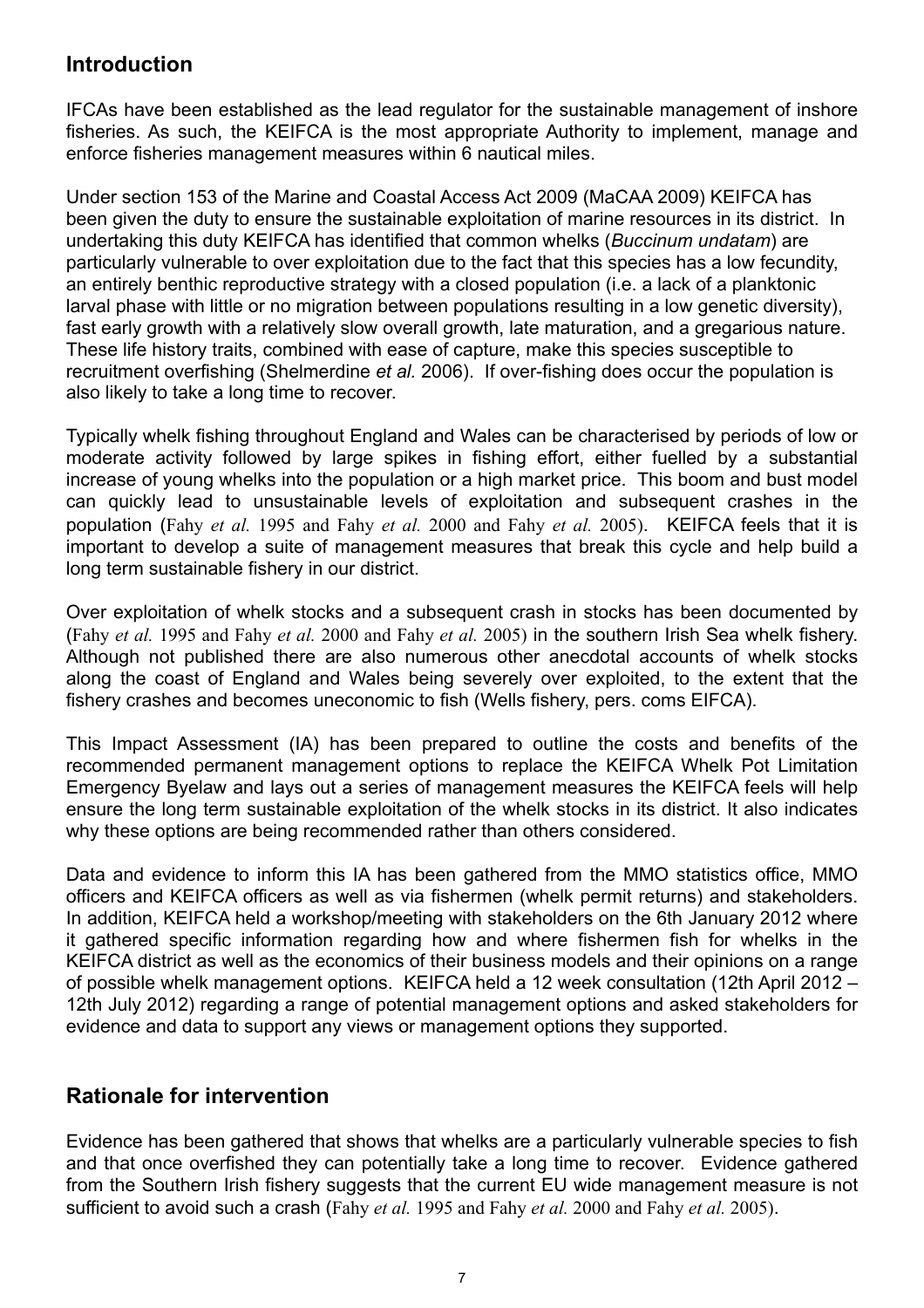IFCAs have been established as the lead regulator for the sustainable management of inshore fisheries. As such, the KEIFCA is the most appropriate Authority to implement, manage and enforce fisheries management measures within 6 nautical miles.

After consultation with stakeholders KEIFCA has assessed a range of long term non-regulatory and regulatory management options (Wiggins & Taylor, 2012) to help ensure the stainable exploitation of whelks in its district and avoid an unsustainable decline or crash in the stock.

KEIFCA after reviewing evidence supplied by the public consultation and after holding a public technical panel meeting, have decided that a byelaw including additional methods to help enforce the EU minimum size (45mm) and an effort cap, is the most appropriate method of helping KEIFCA meet its duties under MaCCA 2009.

## **Policy objectives and intended effects**

The Inshore Fisheries and Conservation Authorities (IFCAs) were established under the MaCCA 2009 to lead, champion and manage a sustainable marine environment and inshore fisheries, by successfully securing the right balance between social, environmental and economic benefits to ensure healthy seas, sustainable fisheries and a viable industry.

The strategic policy objective pertinent to this IA is to ensure the sustainable exploitation of marine resources (whelks) in the KEIFCA district. KEIFCA feels that the following objectives will help to deliver this strategic goal:

1. To manage the exploitation of whelk stocks within the Authority's jurisdiction through a permit scheme.

2. To conserve stocks through a range of technical measures including the introduction of minimum riddle measurements, and the hole size in whelk pots and to cap effort by introducing a pot number limitation scheme.

3. To provide information on catch return and effort to support and inform stock assessment and management.

4. To protect the wider marine ecosystem that relies on whelk stocks as a food source such as fin fish (thornback rays) or as shelter (hermit crabs).

The intended effects of the byelaw are to better protect the juvenile whelks before they spawn and to cap fishing effort to reduce the risk of overfishing, thus helping avoid a decline or crash in the stock, and creating a long term sustainable fishery. These measures will help KEIFCA meets its duties under the MaCCA 2009. In addition, the economic impacts of management intervention will be balanced with the environmental benefits in order to secure a sustainable fishery.

## **The options**

As part of the Whelk Pot Limitation Emergency Byelaw review, a range of management options were considered by local stakeholders at a workshop/meeting held on the 6<sup>th</sup> January 2012 (Wiggins *et al*. 2012). Management options were then discussed further by the Authority on the 16<sup>th</sup> January 2012 as part of the emergency byelaw process (KEIFCA, 2012a). As part of a long term management strategy KEIFCA then ran a 12 week public consultation with local stakeholders asking for comments on a range of possible management measures that had emerged as potentially viable through the previous discussions (KEIFCA, 2012b).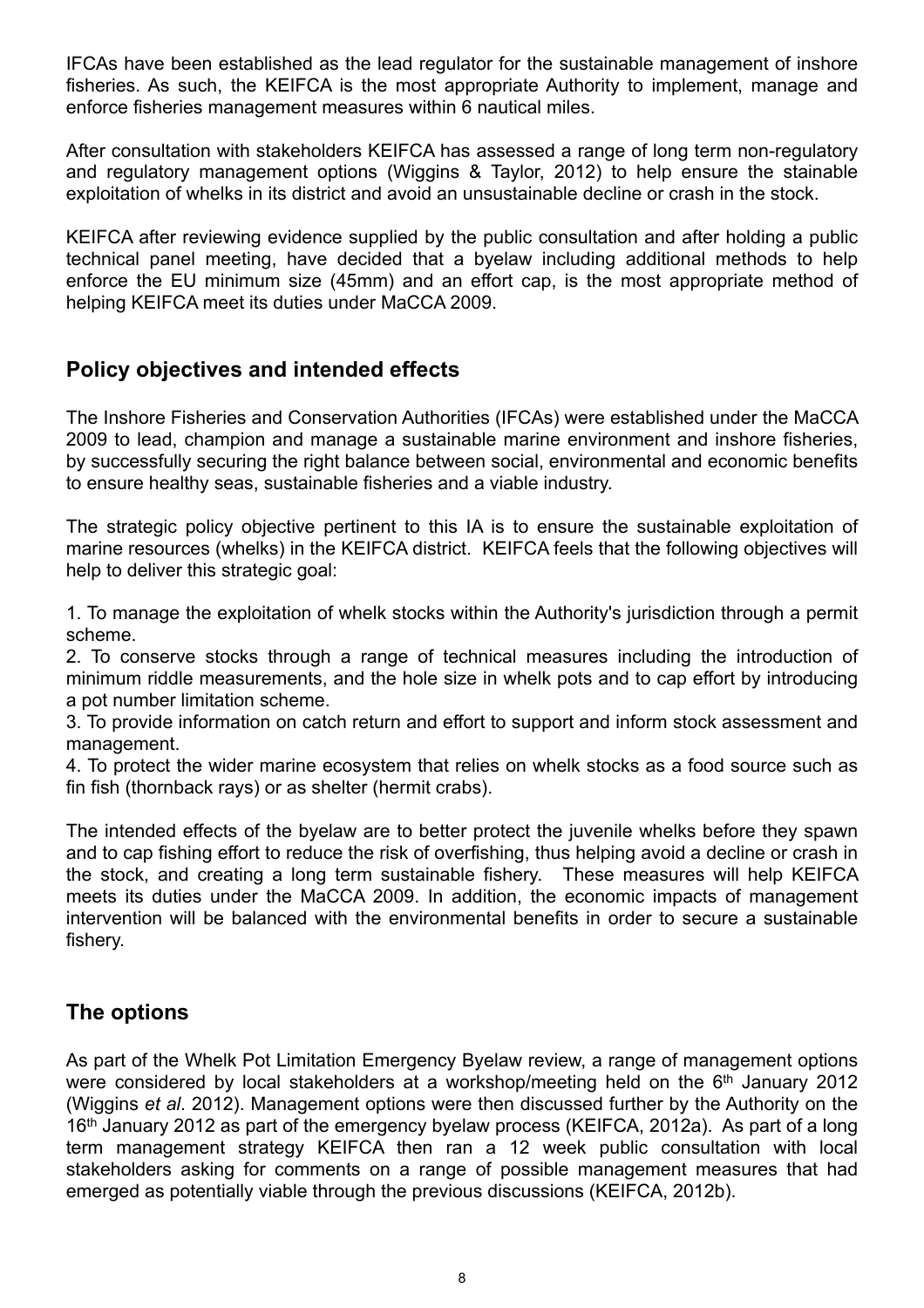#### **Option A - No additional management beyond EU minimum size (No change)**

At present the primary management measure used to regulate the whelk fishery in England is the EU wide Minimum Landing Size (MLS). Although this is a very useful simple management measure due to the cone like shape of whelks, using a minimum size is not as reliable as it can be for other species (e.g. cockles or fin fish). Research by CEFAS and Sussex IFCA (Lawler & Vause, 2009) also shows that the shape of whelks can vary considerably in different areas, with shorter squatter whelks found in some areas and longer thinner whelks found in others. Due to the large volumes of whelks that fishermen can catch on a trip from half a tonne to over two tonnes assessing each whelk to make sure it is over the 45mm minimum shell length is extremely difficult and is thus why fishermen use riddles to sort their catch.

Option A would maintain the status quo that existed prior to the making of the current Emergency Byelaw and would not rely on additional management measures to strengthen the minimum landing size or cap the amount of effort being used in the fishery. If there are no additional management measures there would be no change to the financial earnings of the vessels unless the stocks start to constantly decline or if the stocks actually start to crash. The whole industry would then have a reduction in earnings relatively proportional to the reduction in catch.

If no management measures were put in place there is an economic argument that suggests that the stock would continue to be fished by the fleet until it was uneconomic. As whelk potting is a passive method of fishing and relies on whelks to enter the pot attracted by bait it suggests that there must be a level where there would be so few whelks and so many pots that it would not be financially economic to continue fishing. The economics suggests that fishermen would stop targeting whelks either because catch rates dropped so significantly that it became uneconomic or because they would get a better return from targeting another species. If it becomes uneconomic to catch whelks before it reaches an unsustainable biological limit then the stock could be managed using market forces. If the uneconomic level was lower than a sustainable biological limit then the population would decline. Unfortunately there is limited information available to demonstrate how the fishery stands regarding this debate and to facilitate a decision regarding this.

#### **Option B - Formulate a 'Gentlemen's agreement' or voluntary Codes of Practice between fishermen to use additional methods to help support the sustainable exploitation of whelks in KEIFCA district.**

There are a number of potential management options that were discussed and generally supported by most of the industry that could help support the sustainable exploitation of whelks in KEIFCA district. In an effort to support the current legislation but without introducing more regulations KEIFCA could hold a workshop where fishermen and stakeholders could sign up to a voluntary management agreement. KEIFCA would then help fishermen and stakeholders agree how the voluntary scheme would assess compliance with the agreement and what actions might be taken if the agreement was not adhered to as well as what affect this might have upon the sustainability of whelk stocks.

A voluntary agreement would reduce the regulatory burden on fishermen, however depending on the specifics agreed relating to assessing compliance the levels of enforcement might be increased. A voluntary agreement would also need to have 'buy-in' from all stakeholders to work and it is not clear from the work already carried out by KEIFCA in introducing an emergency byelaw that a workable voluntary agreement would be possible.

#### **Option C - Introduce a permanent KEIFCA whelk byelaw to ensure the sustainable exploitation of whelks in KEIFCA district.**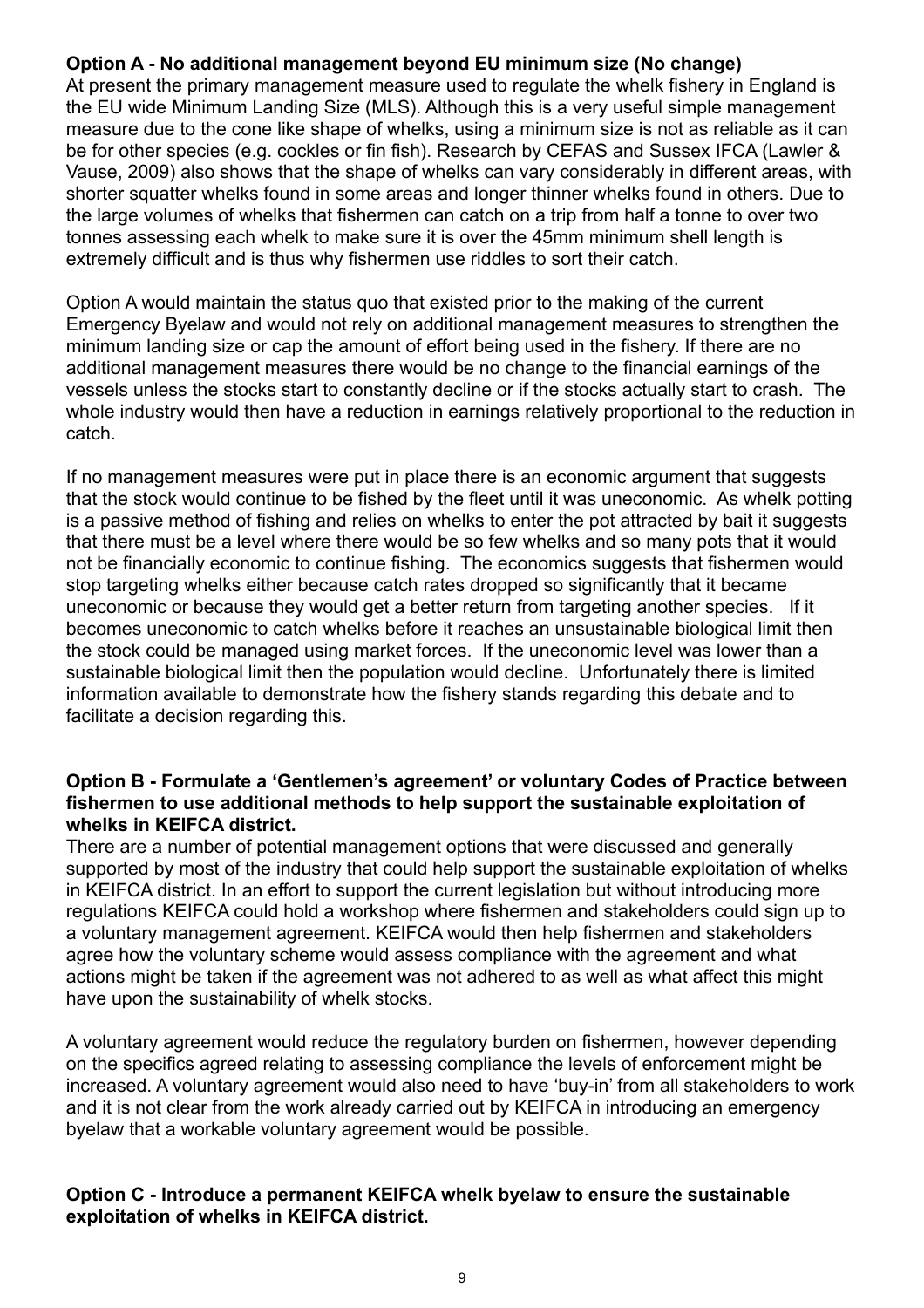Although a legislative approach would be seen by KEIFCA as a final option, permanent byelaw would apply equally to all fishermen and could be more effective in a fishery where different vessels can enter and leave the fishery relatively quickly (this could cause difficulties if implementing a voluntary agreement which would need to be continually updated to include new or different fishermen). Introducing a permanent byelaw would mean more effective records of who is entitled to fish and more effective enforcement as anyone who contravened the requirements of the byelaw could receive a Fixed Administrative Penalty or the case could be considered by a court and could receive a fine of up to £50,000.

**Suggested management measures that could be introduced using option B or option C:**  (i) Strengthen the minimum landing size legislation. This option could include the use of a riddle of a set size and standardised escape holes in whelk pots. A byelaw could specify additional whelk management solutions these could include agreeing the minimum size of riddle to be used in KEIFCA district or a minimum hole size for whelks in the district or both. Fishermen might have to invest in new riddles (£200- £400 or greater if mechanical systems are fitted) and possibly buy new pots (as existing pots may not have the correct hole size) or spend time modifying old pots. These purchases could be phased in over time to reduce the financial burden.

Introducing a standard riddle size would aid fishermen in making sure whelks comply more closely with the current EU minimum size. Due to the large numbers of whelks being landed at any one time applying the current legislation can pose a number of practical and logistical difficulties due to the time and number of whelks that need to be inspected. Making a riddle a legal requirement helps greatly in practically achieving this management goal and has shown to be particularly effective in managing other shellfisheries like cockles.

Lobster escape gaps have proven to be a very effective management measure within KEIFCA district. Local fishermen have long talked about the benefits of introducing an equivalent management measure for whelk pots. The theory behind such a management measure is that the large escape holes allow easier exit for smaller whelks but keep the bigger whelks. This results in less stress being put upon small whelks and reduces the likelihood of damage. It also means that it is easier for fishermen to process their catch (less riddling) and that the temptation of landing small whelks is reduced. KEIFCA in combination with CEFAS have undertaken a series of experiments (Bailey, 2012) which looks at the effectiveness of this management measure and suggests that there is a tentative relationship between escape hole size and undersize whelks retained, however more work needs to be undertaken to get a better understanding of this relationship.

(ii) Cap fishing effort. A large majority of fishermen and stakeholders have expressed a desire to cap the number of pots used within KEIFCA district. Capping the number of pots that fishermen could use would help control the ever increasing pressure on this stock, as regulations and restrictions on other higher value fish and shellfish stocks have meant that more fishermen have started to target this non-quota species. A voluntary management agreement could specify an agreed number of pots that each vessel would use and how pots would be identified as being part of the scheme.

Capping the effort reduces this risk as it means that once the catch rates drop below an economic level for 300 pots fishermen would have to either increase the number of trips they make (costing them more and thus reducing profit margins) or not target whelk stocks anymore. In either case this management measure would reduce the risk of effort increasing to maintain landings and would be a constructive management measure to stop the potential 'run-away' exploitation of the stock. The main issue with this management approach is that as the effort is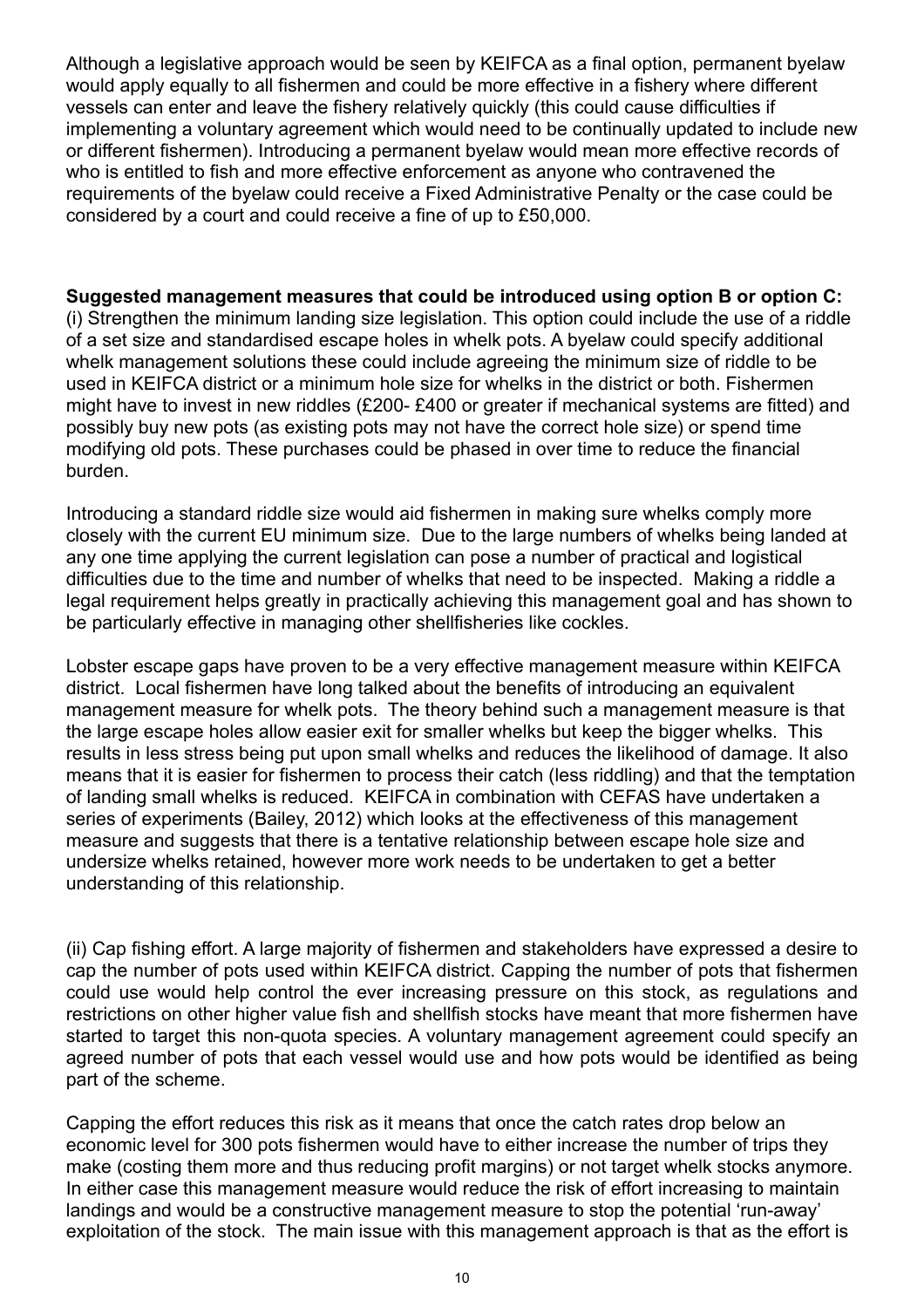capped per vessel, more vessels could enter the fishery and increase the total fishing effort. However, the major difference now would be that any new fishermen entering the fishery would have to adapt their business model to make 300 pots an economic proposition. This could deter new fishermen using business model A from entering the fishery or would mean that if they entered the fishery they would have to change how they worked. This management measure in effect 'puts the brakes on' the fishery in the short term and might stop a crash but does not ensure that the fishery would be sustainably fished in the medium to long-term as effort would not be completely controlled.

Although capping the number of vessels that could fish for whelks within the District as well as capping the number of pots they could use might seem a logical solution, setting up a fair and proportionate system that decides who should and who should not get a permit is fraught with difficulty and legal complexity (as seen by legal challenges to the number of Thames Estuary Cockle Fishery Order licences). Although this might be a longer term option, this would be difficult solution to develop into a full byelaw at present.

Full time vessels working 600-800 pots with 2-3 crew would be most affected by this option (currently impacted by existing Emergency Byelaw but can work additional pots outside KEIFCA district). The information provided by fishermen from questionnaires showed that they need to catch 2 tonnes or more to 'make a living' (average catch rate of 2.8kg per pot or more). Information from the data gathered at the workshop/meeting on the 6th January (Wiggins *et al.,* 2012) shows that there is a large degree of proportionality between the amount caught and earnings. It would thus be fair to assume that as the vessels are working full time they would find it very hard to increase the number of fishing trips to compensate for a reduction in pot numbers. If this was the case then reducing the number of pots would have a proportional decrease in their income. If such a scheme was set up fishermen might have to invest in tags or some kind of identification system for vessels using the scheme.

(iii) Combined management Measures. Options (i) and (ii) could also be combined to provide more developed management. If this was the case then the combined impacts on fishermen and other stakeholders would need to be assessed.

## **Evidence Base**

#### *Whelk fishing in KEIFCA district*

Whelks have traditionally been fished for food in several countries around the North Sea, either by baited pots along the coast of East Anglia and Lincolnshire (Hancock, 1967) or by special trawl nets in and around the German and Dutch Wadden Sea and in southwestern Dutch waters. They are also fished for food along the French and English Channel coast.

Historically within the district of Kent and Essex there has been a moderate scale whelk fishery supporting a 10–20 boats (Hancock, 1967). The number of boats and the effort targeting whelks, has varied over the years depending on stock on the ground, the market value of whelks, and the availability of other higher value fish and shellfish stocks to target (the relatively low value of whelks, tends to mean that apart from a few vessels that specialise in whelks other boats either target whelks on a part time basis or when there is no quota left for other 'prime' fish). These factors have meant that over the years the whelk fishing in the district has waxed and waned with periods when the whelk fleet and the number of pots used in the district has expanded.

#### *Factors affecting the increase in fishing effort targeting whelks*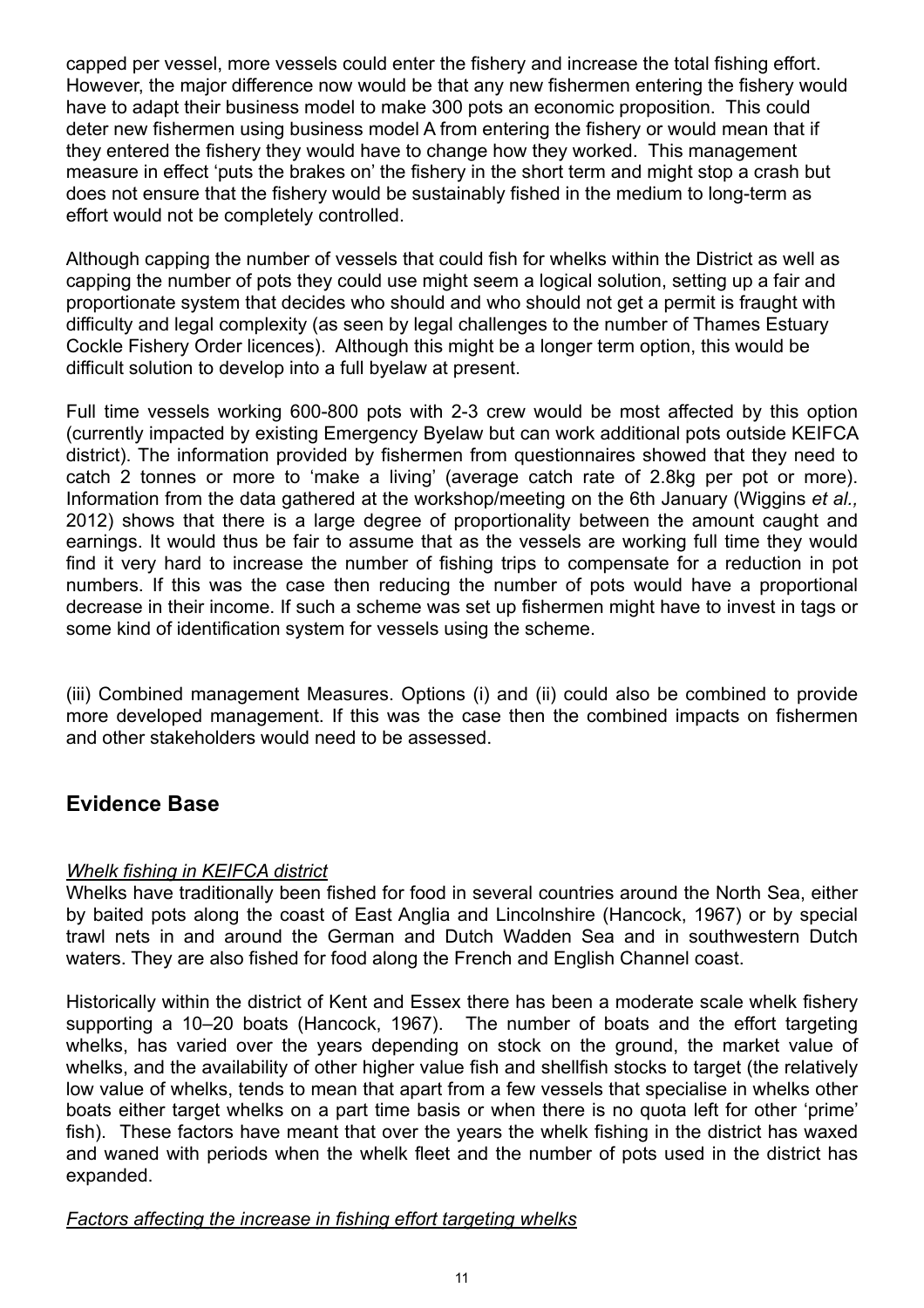Fishing effort for whelks has increased dramatically over the last 10 -15 years (Fig. 1) as global markets dominated by Korea and China have developed an increased prices and demand Fahy, *et al.,* 2000 and Shelmerdine, *et al.,* 2006). This has lead to the development of new fishing grounds both within the UK and internationally. This increased demand has lead to fishermen investing and developing these fisheries with more efficient fishing techniques and greater capacity to deploy more gear.



*Fig.1 FAO global whelk landing records from 1950-2010*



*Fig.2 MMO English whelk landing records from 1982-2010*

Fishing effort within the UK (Fig. 2) has also increased on whelk stocks due to displacement of effort from whitefish and trap fisheries and the development of improved markets. In recent years whelks have become increasing valuable (CEFAS, 2011), ranking 5th to 6th in a list of the most valuable shellfish species by total English and Welsh first sale landings value (£7-9 million p.a. over the last 5 years). Likely changes to the management of crustacean pot fisheries in the near future will put further pressure on whelk stocks (CEFAS, 2011).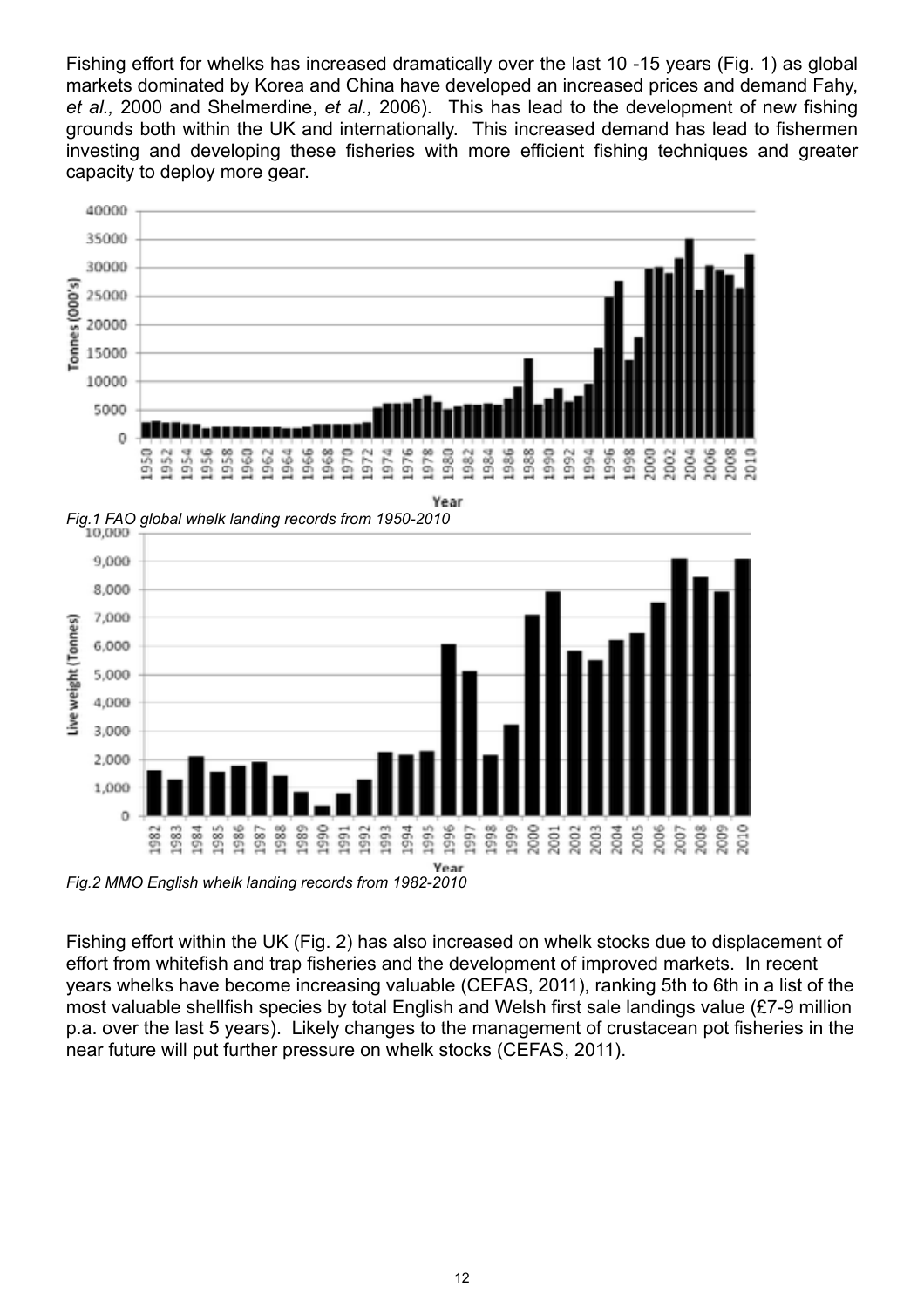

*Fig. 3 Whelk landings and effort data for Kent and Essex ports (CEFAS)*

the fishery to a short life'.

These sentiments are supported by researchers working for the Canadian department of fisheries and oceans (DFO, 2000) 'the whelk is a sedentary species in which breeding is by copulation and growth is direct (there is no planktonic larval stage to aid dispersal). These biological characteristics make the whelk vulnerable to local overfishing.' They conclude that the absence of measures to protect spawners, to control the amount of fishing effort that has access the stock and the long fishing season magnify the overharvesting hazard.

Regulation for most English whelk fisheries is currently minimal, primarily by Minimum Landing Size (MLS) which is currently 45mm shell length (EU limit) and thought to be below the level at which most whelks mature (Lawler & Vause, 2009 and CEFAS, 2011). It therefore does little to protect spawning stocks. Further, whelks lack of a dispersive larval stage and are relatively non-mobile as adults, therefore stocks are vulnerable to local depletion and recovery may also be problematic because re-colonisation from elsewhere will be low (CEFAS, 2011).

#### *An example of the current whelk management measures failing to ensure sustainable exploitation*

The Irish whelk fishery has been managed using the same EU regulations that are applicable to those used in KEIFCA district (45mm minimum size) and comprehensive investigations into this (Fahy *et al.,* 1995 and Fahy *et al.,* 2000 and Fahy *et al.,* 2005) have shown that this management measure was not sufficient to stop the fishery crashing in 2004.

#### *Example of international best practice in whelk management*

As whelks are a widely spread species in temperate northern hemisphere seas they are also commercially fished in North America. Whelks are managed using a variety of management measures in the Quebec Region of Canada, investigation into these methods gives a potential best practice framework by which KEIFCA can use to inform its regional management of whelk stocks. The Canadian Department of Fisheries and Oceans (DFO) regulates the fishery by issuing licences and dividing up the fisheries that

There is evidence locally that gobal and national trends are being reflected within the KEIFCA district (Fig.2). Data used by CEFAS from the MMO suggests that total annual landings appear to have increased and are currently high and effort data suggests also that effort has increased steadly over time.

#### *Scientific opinion on the vulnerability of whelks to overfishing*

Research by fisheries scientists (Duncan *et al*.,1989), reporting on the viability of establishing a whelk fishery in Manx waters concluded that 'Low fecundity, aggregational behaviour, entirely benthic reproductive strategy, ease of capture and fast early growth make whelks a prime candidate for recruitment overfishing and predispose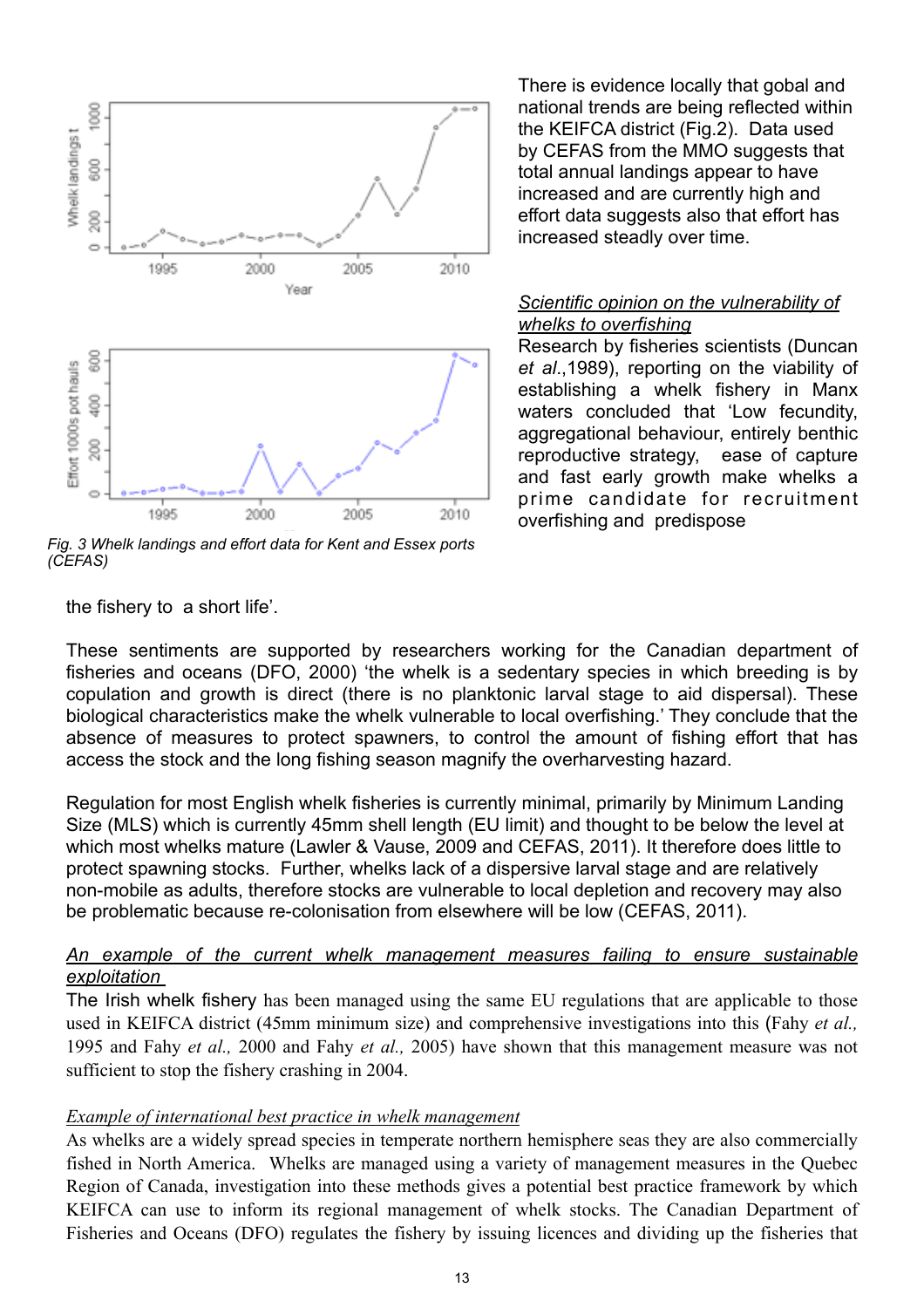they regulate in Estuary and Gulf of St (DFO, 2000 and DFO, 2006). Lawrence (Quebec waters) into 15 fishing areas to which access is limited to a restricted number of fishermen. The effort is also controlled by a fishing season and a number of tagged traps (generally 100, but with some exceptions).

In addition, catches are limited by quota in zones, there is a minimum catch size of 70mm in length, and it is obligatory for each licence holder to fill in a log book. A resource assessment is also undertaken on the whelk stocks every three years. Although there are obvious differences between the whelk fisheries in England and Canada this set of comprehensive management measures helps contextualise the management options proposed in this impact assessment. These measures also highlight the Canadian approach that a relatively tight set of regulations are needed to maintain a sustainable fishery.

#### *Working towards sustainable fisheries*

In 2010 Sussex Sea Fisheries Committee/ IFCA (Dapling *et al.,* 2010) undertook an audit of their key fisheries to help their organisation assess the performance of these fisheries against internationally recognised sustainability criteria derived from the UN / Food and Agriculture Organisation guidelines (Marine Stewardship Council assessment criteria). The Marine Stewardship Council (MSC) assessment criteria allows organisations to systematically assess specific fisheries and to identify the whether the correct operations or systems are in place to meet the sustainability criteria. The assessment does not suggest specific management actions (i.e. that a minimum size needs to be increased) but does indicate that there need to be a mechanism in place that allows for this action to be undertaken if required.

The analysis undertaken by SSFC shows that the main weakness in the whelk fishery management (red sections in the diagram below) is in gathering and using information to explain the status of the stock and then using that information to develop a harvest strategy (including harvest control rules and monitoring and assessment of the stock). The assessment essentially suggests that without a clear idea of whelk stock numbers within the fishery, and without a flexible reactive mechanism of relating the effort on the stock to the number of whelks in the stock it is difficult if not impossible, to suggest that the fishery is being managed sustainably.

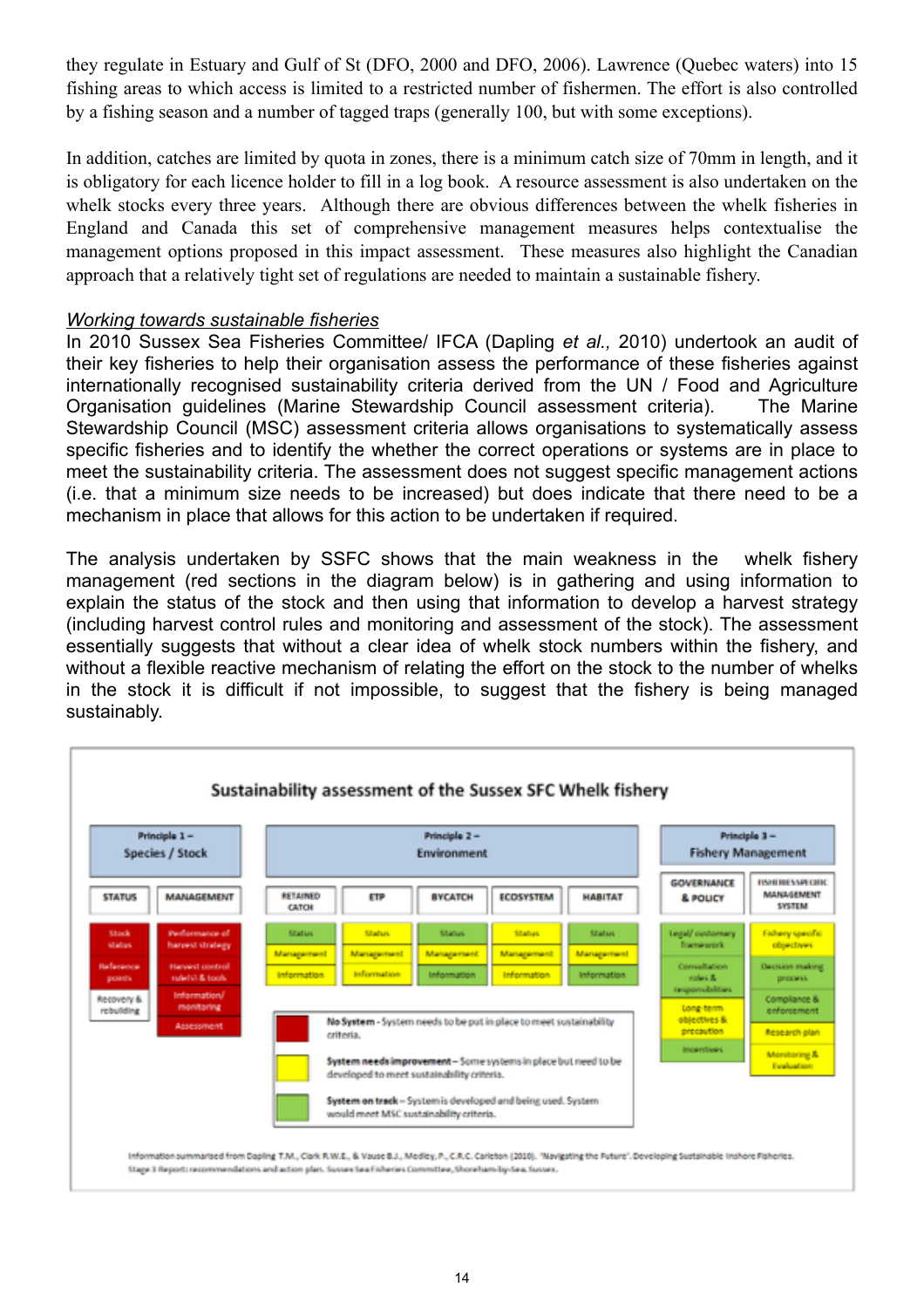Whilst the fisheries in Sussex and Kent and Essex are different, the MSC analysis looks at generic issues in the fishery and so the findings are extremely useful as they highlight the key gaps that need to be addressed if the whelk fishery is going to be regarded as sustainable using the MSC criteria. In effect this means that KEIFCA needs to gather more specific and reliable stock data and then use this information to help inform any management controls KEIFCA decided are required. If this is undertaken KEIFCA will be managing the whelk fishery in a sustainable way according to internationally recognised advice.

KEIFCA has assessed non-regulatory and regulatory options and feels that that a byelaw needs to be brought in that allows KEIFCA to gather and assess detailed whelk stock data (mandatory catch returns), better helps enforce the minimum size (standard riddle size and minimum whelk pot hole size) and to cap effort to help avoid a rapid increase in effort that could quickly over exploit the stock and lead to a crash.

## **Sectors affected**

Fishing: The main vessels affected are those which use over 300 pots on a regular basis in KEIFCA district. Evidence collected as part of the Whelk Pot Limitation Emergency Byelaw suggests that most locally based vessels use under 300 pots and that the mobile vessels can use between 600-800 pots. This would mean that the mobile vessels would be most affected by this management measure. As the mobile vessels are by their very nature mobile it is difficult to estimate exactly how many vessel this would affect, however historically this would usually be in the region of 2-5 vessels.

Local economies and society: There is the potential for social and economic costs to the local community as a result of potential landings lost and resulting impact on the local fishery but these are difficult to assess. Although short term landings might be reduced the introduction of these management measures will hopefully help ensure a sustainable fishery and this will help fishermen develop profitable long term markets. There are also wider environmental benefits of protecting whelks as they are an important food sources for species like Thornback Rays (which are also commercially fished), the empty whelk shells are important for hermit crab populations and whelks play an important role themselves as scavengers of the seabed.

Enforcement bodies: The lead responsibility of enforcing the byelaw would fall to the KEIFCA and therefore the additional enforcement cost would impact on this authority as the regulator.

## **Analysis of costs and benefits**

### **Costs for recommended option**

The introduction of a pot limitation byelaw would help prevent over exploitation of the whelk stocks and result in the following costs:

- Direct cost to the industry from reduced fishing capability
- Costs associated with purchasing and fitting a new riddle
- Costs associated with modifying whelk gear to comply with minimum hole requirements in whelk pots
- Administrative and enforcement costs

Direct costs to the fishing industry, including purchasing and modification of gear, and administrative and enforcement costs can be monetised and these estimated values have been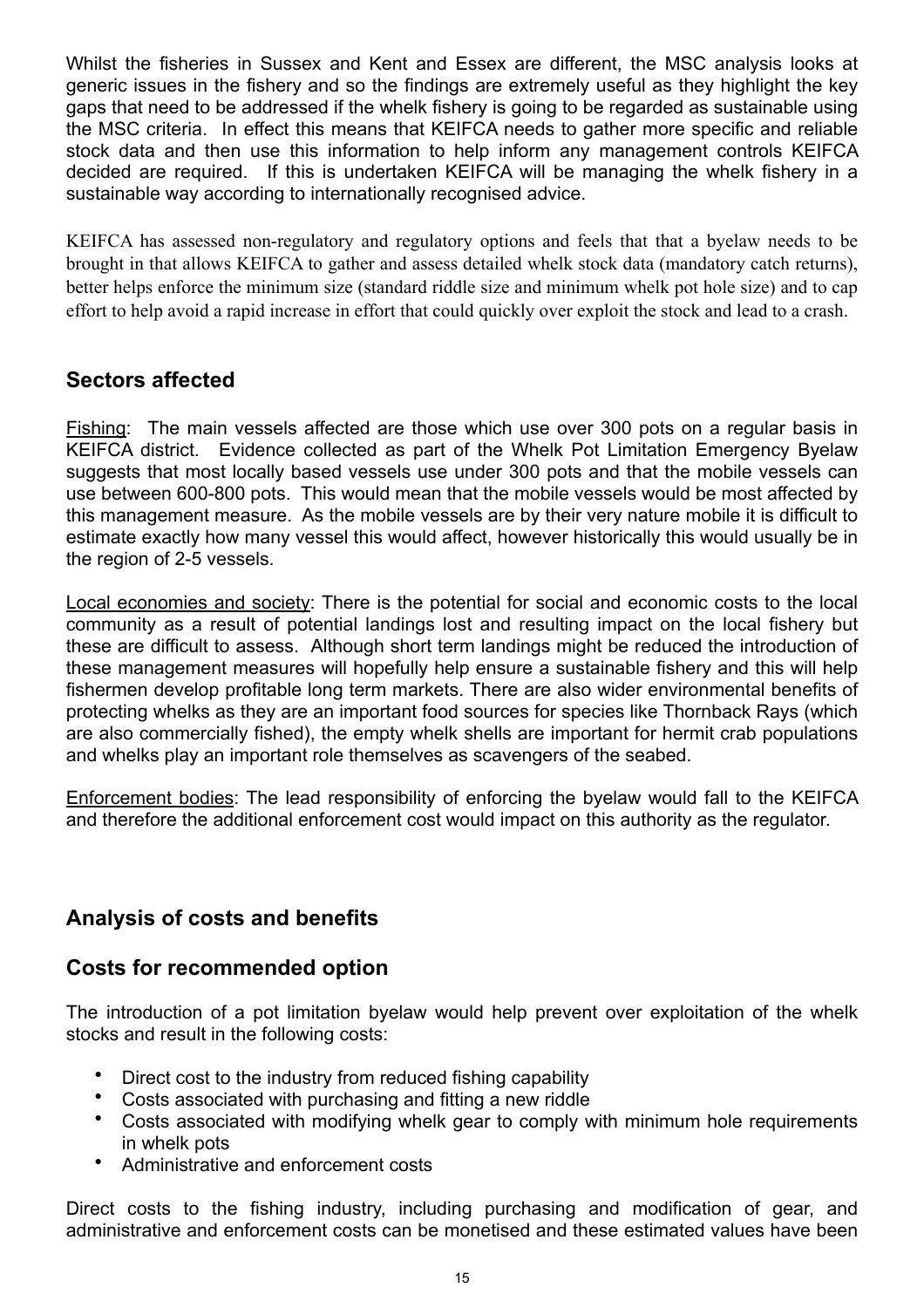collated and presented as part of the impact assessment. Shadow costs of potential stock crashes if no action is taken and wider environmental costs of reduced whelk populations are difficult to value and are therefore described here as non-monetised costs.

#### *Direct cost to the industry from reduced fishing capability*

The full time vessels working 600-800 pots with 2 to 3 crew (business model A) would be most affected by this option. The information provided by fishermen using this model suggests that they need to catch 2 tonnes or more to 'make a living' (average catch rate of 2.8kg per pot or more). Information from the data gathered at the workshop/meeting on the 6<sup>th</sup> January shows that there is a large degree of proportionality between the amount caught and earnings (Wiggins *et al.,* 2012). It would thus be fair to assume that as the vessels are working full time and would find it very hard to increase the number of fishing trips to compensate for a reduction in pot numbers. If this was the case then reducing the number of pots from 600-800 to 300 would have a proportional decrease in their income (reducing their income by half or more).

Full time vessels working 100-200 pots with 1 crew (business model B) would not be directly affected by this reduction as their business model uses less than 300 pots already.

Vessels fishing for whelks on a part-time time basis working 400-600 pots with 2 to 3 crew (business model C). The data suggests that a reduction in the number of pots would, like fishermen using business model A, result in a proportional decrease in their earnings from whelks (by a approximately half to a quarter). The information provided suggests however, that fishermen using this model could mitigate part of the impact of the management measure by increasing the number of fishing trips they undertake targeting whelks (to make up for a reduction in pots). Although the number of fishing trips could be increased there would be the fact that the pots would need to be left in the water to catch the whelks for potentially 48 hours could limit this effort. The decision for operators using this model would be based on weighing up the relative potential earnings from whelks or another potential species that fishermen would target the rest of their time.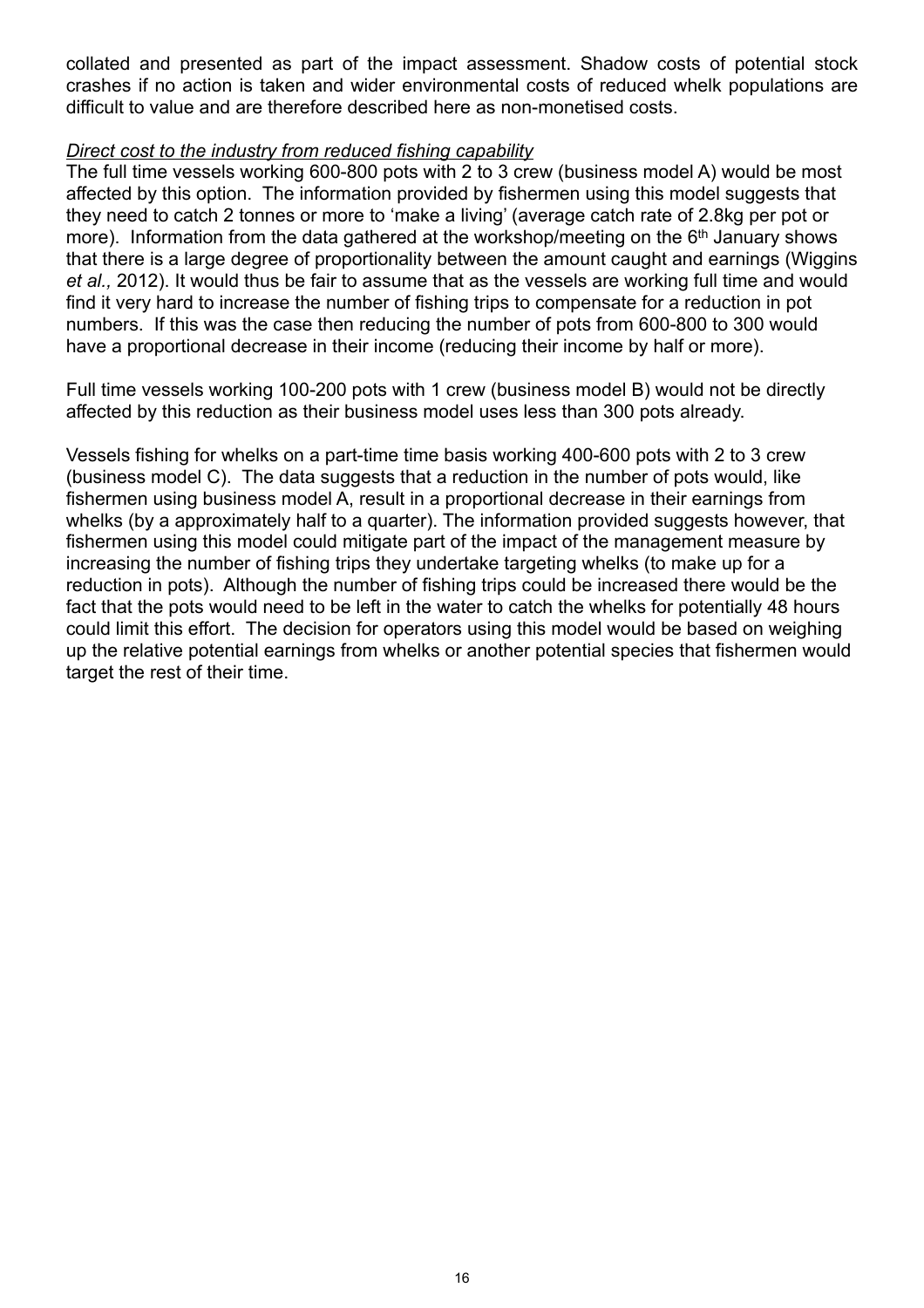

#### Number of whelk pots used by fishing vessels using different business models with 300 pot limit managment measure

\*This potential increase is unlikley as a crew of 1 would find 300 pots difficult to work





Minumum Estimate from replies Maximum Estimate from replies Min effort using 300 pots Max effort using 300 pots

\*This potential increase is unlikely as a crew of 1 would find 300 pots difficult to work

Part-time time vessels working close to or under 300 pots with 2 crew (business model D), would not be directly affected by this reduction as their business model uses less than 300 pots already.

Business model E represents vessels whose percentage whelk landings contribute 10-20% to the total income of their vessel and use less than 300 pots (in most cases less than 100 pots). Vessels using this business model would not be directly affected by this reduction as their business model uses less than 300 pots already.

*Costs associated with purchasing and fitting a new riddle*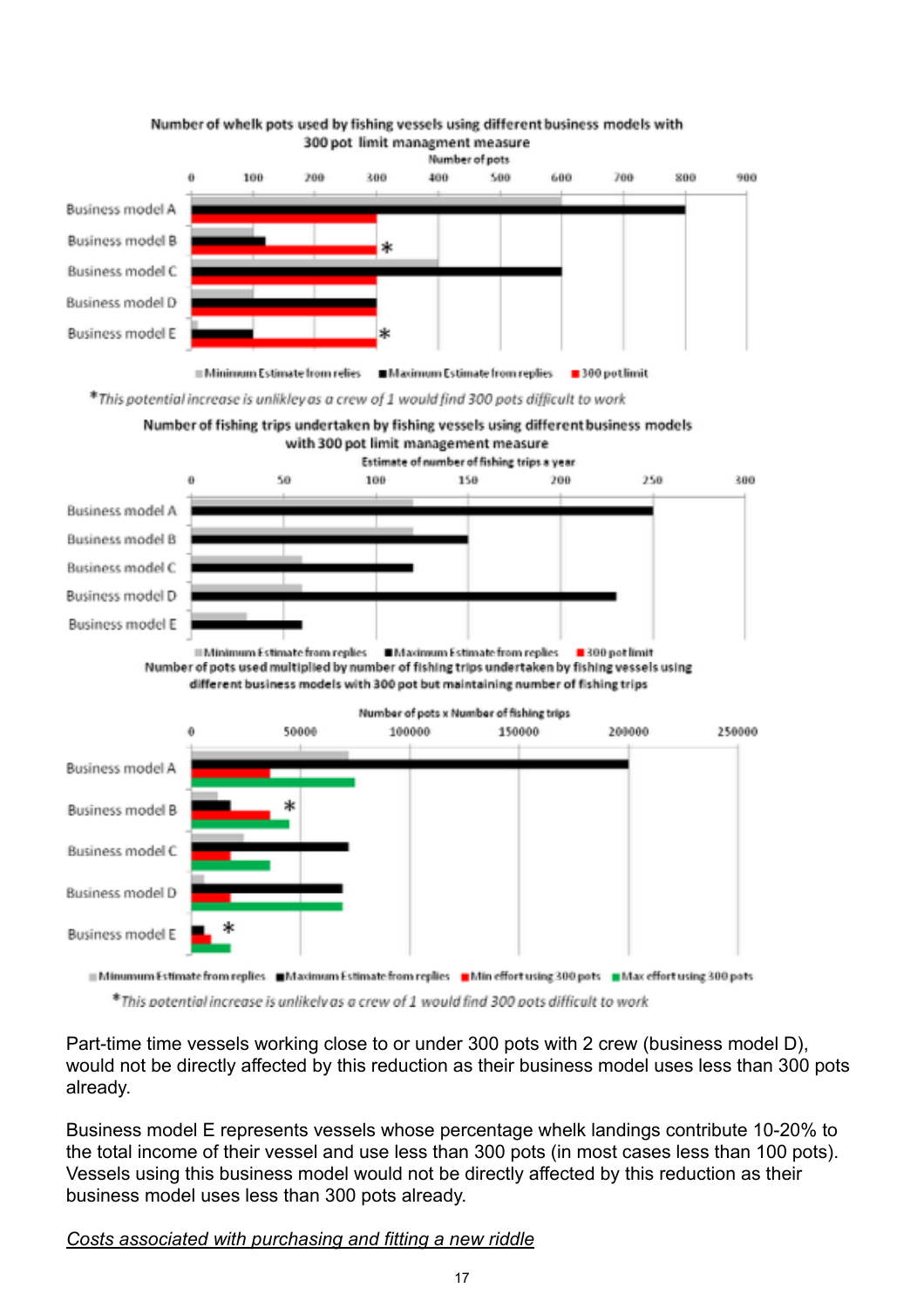Costs can vary depending on the riddles that fishermen already use (some fishermen already use riddles that comply with the byelaw). There will however be a proportion of fishermen who have to purchase new riddles, with an estimated cost of £200- £400 per operator (or greater if mechanical systems are fitted). As we do not measure riddles at present it is very difficult to estimate the number of fishermen that would have to purchase new equipment.

#### *Costs associated with modifying whelk gear to comply with minimum escape hole requirements in whelk pots*

The exact costs of fishermen modifying their gear to comply with a minimum hole size is again difficult to estimate as there are a range of different designs of whelk pots that are used in the district. For most fishermen this would involve re-drilling holes to make them bigger or closing off existing larger holes and drilling new holes, for others it would mean buying new gear (£2,000 - £3,000) and for others the holes they use at present already meet the requirements.

#### **Administrative and enforcement costs**

The lead responsibility of enforcing an IFCA byelaw under section 155 of the Marine and Coastal Access Act 2009 will fall to the KEIFCA. The existing routine patrols undertaken by the KEIFCA in its district would be the most likely method of enforcement as pots would need to be inspected at sea to prove that they have been used within KEIFCAs district. There would also be a potential administration cost to the IFCA with regards to the setting up of and issuing of a permit scheme and of hiring storage capacity to keep seized gear that was in contravention of the byelaw. There would be a potential administration cost to the IFCA with regards to the setting up of and issuing of a permit scheme. Part of this cost is offset by charging £100 for a permit and 30p per tag (300 tags).

| <b>Activity</b>                                    | Cost per Unit $(E)$                       | <b>Number of Units</b><br>per year | Total cost per<br>year(E) |
|----------------------------------------------------|-------------------------------------------|------------------------------------|---------------------------|
| Routine shore patrol<br>surveillance *             | £50 per hour                              | $30 - 40$                          | £2,000.00                 |
| Routine Sea Patrols **                             | £400 per part day on<br>whelk enforcement | 20                                 | £8000.00                  |
| Prosecution/investigation/<br>Guilty Plea only *** | £4,000 per case                           |                                    | £4,000.00                 |
|                                                    |                                           |                                    |                           |
| <b>TOTAL</b>                                       |                                           |                                    | £14,000.00                |

#### **Annual additional costs of enforcement of recommended option**

\* An average of 3 -4 patrols per month @ £50 per hour for 1 Inshore Fisheries and Conservation Officer (IFCO) plus Vehicle

\* Patrol Vessel running costs plus 2 IFCOs per day with an average of 34 patrols per year based on 2010 stats \*\*\* Including IFCO and PV time. Administration and Legal fees. Not Guilty Pleas could substantially increase Court costs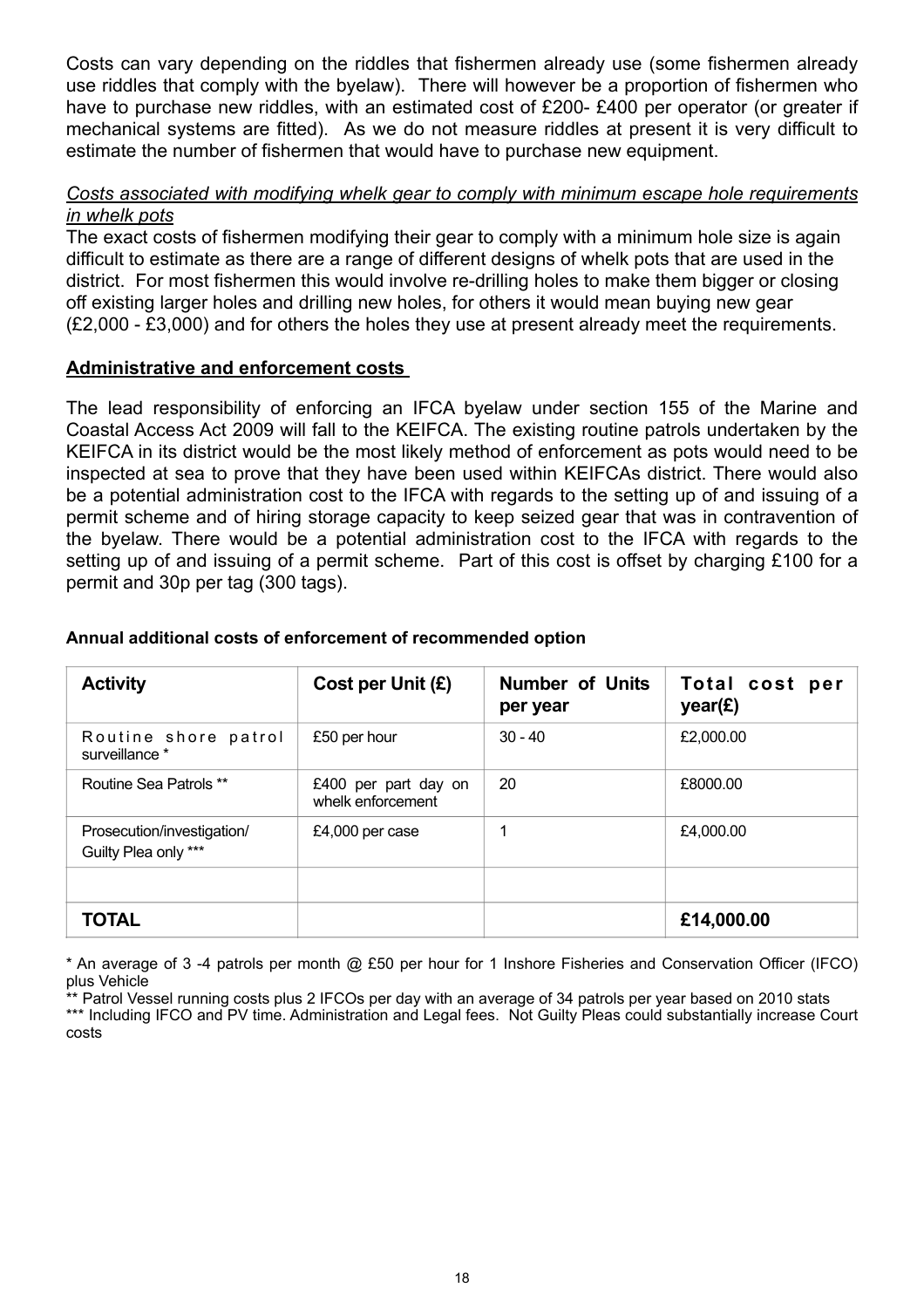## **Benefits for recommended option**

The introduction of a pot limitation byelaw would help prevent over exploitation of the whelk stocks and result in the following benifits:

- The environmental benefits of maintaining healthy whelk stocks
- The economic benefits to fishermen of having a stable sustainable fishery
- The ability to help provided a sustainable fishery that gives fishermen options not to target quota species, thus reducing the pressure on quota species).
- The information gained on the fishery from detailed catch returns.
- Helping the community to manage and regulate their own fisheries.
- The shadow cost of the fishery crashing

Environmental benefits and related ecosystem services can be valued but this is difficult to apply and the techniques required are beyond the scope of this impact assessment. Therefore the benefits are described here as non-monetised benefits.

#### *The environmental benefits of maintaining healthy whelk stocks*

The common whelk (*Buccinum undatum*), is a gastropod mollusc that is very common in cold waters, from the tidal level to depths of 30 metres or more. Whelk is a necrophagous predator, feeding mainly on invertebrates such as polychaetes, molluscs and echinoderms, but is generally regarded as the scavenger of the sea. Whelks are an important food source for a number or important fin fish quota species caught within KEIFCA district (e.g. cod, thornback rays, dogfish and bass) as well as crustaceans like crabs and lobsters. Healthy whelk populations thus play an important role in the sustainability of marine ecosystem as a whole.

#### *The economic benefits to fishermen of having a stable sustainable fishery*

Whelk fishing in KEIFCA district and especially around the Kent coast provides a significant income for a number of fishermen and local business. Hancock (1967) shows that whelk fishing is a traditional fishery along the Kent coast and although is a relatively small fishery compared to others in Sussex and further west, is an important fishery that has provided a livelihood of generations of small local businesses. KEIFCA has shown with the Thames cockle fishery that developing a long term sustainable fishery helps local fishermen become more confident and invest in delivering a better quality higher value product. Experience from the cockle fishery also shows that businesses are better able to develop long term relationships with buyers and command better prices, especially if fisheries in other areas start declining.

#### *The ability to help provide a sustainable fishery that gives fishermen options not to target quota species, thus reducing the pressure on quota species).*

At present there is a huge pressure on fisheries quota especially in the local under 10m fleet. The lack of quota has made the economics of running a fishing boat especially difficult and has lead some members of the fishing industry either to give up fishing or look to diversify into other non-quota species. Helping facilitate a sustainable whelk fishery in KEIFCA district, whist not solving the problem does help local fishermen diversify at key times of year and take the pressure off key stocks. It is this mix of fisheries that helps reduce the pressure on all stocks, and means that if catch rates are starting to decline in a specific fishery fishermen can change fisheries and target a different stock. This helps avoid the negative spiral that can sometimes happen where fishermen have invested so much in a fishery that when the fishery starts to decline they have to increase their fishing effort otherwise they go out of business.

#### *Helping the community manage and regulate their own fishery*

KEIFCA have worked in collaboration with a range of stakeholders to develop this policy. KEIFCA has listened closely to stakeholders to their concerns about over exploitation of the whelk stock and have tried to involve stakeholders in assessing the advantages and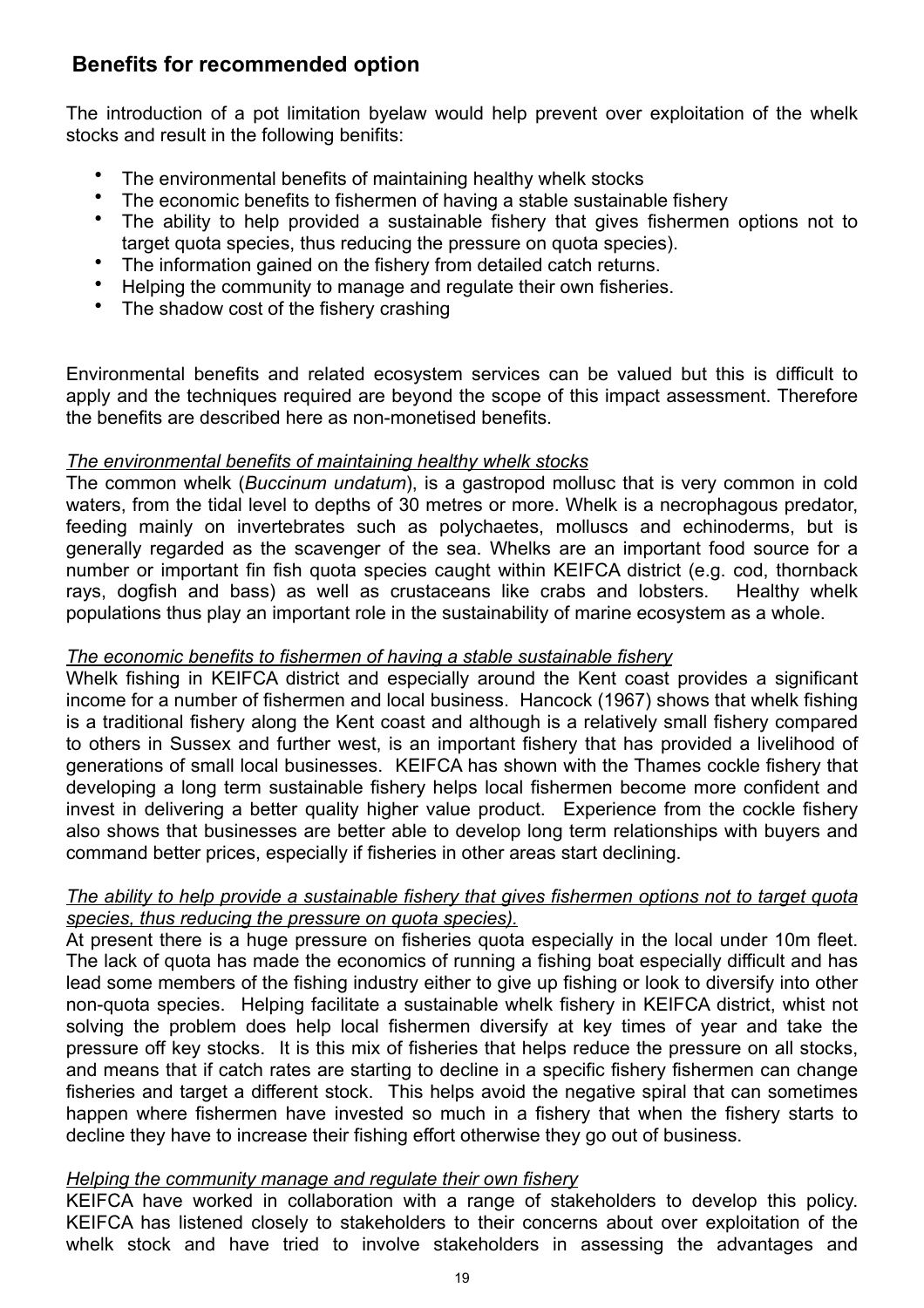disadvantages of different management options. There has not been agreement with all stakeholders at to the best way forward however; fishermen have been able to discuss how the stocks that they fish should be managed. It is this bottom up approach that has helped fishermen become part of the solution and developing this management package helps establish a culture of shared responsibility.

#### *The information gained on the fishery from detailed catch returns*

As highlighted by the work carried out by Sussex SFC/IFCA (Dapling *et al.,* 2010) gathering data about the status of the whelk stocks is a vital step in KEIFCA ensuring that the stock is exploited in a sustainable way. Although there are national log book schemes not all fishermen submit their information and the information that is submitted is not cross checked. By introducing a logbook requirement as part of the byelaw this key information can be reliably gathered and cross checked. This information can then be used by KEIFCA as part of its ongoing assessment of the fishery. Without this information it would be extremely difficult for KEIFCA to reliably assess the stock and develop a sustainable fishery.

#### *The shadow cost of the fishery crashing*

Depending on how severely the whelk stocks were over fished it could take a number of years for these stocks to return to current levels. As the vast majority of fishermen and merchants are small businesses this would have a significant impact on their income and if low catches were sustained this could send potentially 8-10 fishing operations (usually employing 2 people each) and 2 or more whelk processors (each employing 2-3 people) out of business.

## **References**

Bailey, D. (2012) A study into the application of escape holes in commercial whelk pots and the associated retention of undersized whelks – Initial Findings. KEIFCA

CEFAS (2011). DEFRA Science and Research Projects MF0231- Determination of the size at maturity of the whelk *Buccinum undatum* in English waters. - (CEFAS)

Dapling T.M., Clark R.W.E., & Vause B.J., Medley, P., C.R.C. Carleton (2010). 'Navigating the Future'. Developing Sustainable Inshore Fisheries. The UK Inshore Fisheries Sustainability Project Summary Report. Sussex Sea Fisheries Committee, Shoreham-by-Sea. Sussex.

DFO (2000). Whelk in Québec Coastal Waters. Canadian Department Fisheries and Oceans. Stock Status C4-09

DFO (2006). Assessment of Quebec coastal waters whelk stocks in 2005. DFO Can. Sci. Advis. Sec. Sci. Advis. Rep. 2006/001.

Duncan, S., Gilling, C., Hughes, G., Hawkins, S.J., and Nash, R.D.M. (1989). The Viability of establishing a whelk fishery in Manx waters. A report submitted to the Isle of Man Government, Department of Agriculture, fisheries and forestry by the University of Liverpool 73pp

Fahy, E., Carroll, J., O'Toole, M., Barry, C., and Hother-Parkes, L. (2005) Fishery-Associated changes in the whelk *Buccinum undatum* stock in the Southwest Irish Sea, 1995 – 2003. Irish Fisheries Investigations Number 15.

Fahy, E., Masterson, E., Swords, D. and Forrest, N. (2000). "A second assessment of the whelk fishery *Buccinum undatum* in the southwest Irish Sea with particular reference to its history of management by size limit", Irish Fisheries Investigations No. 6, Marine Institute 2000.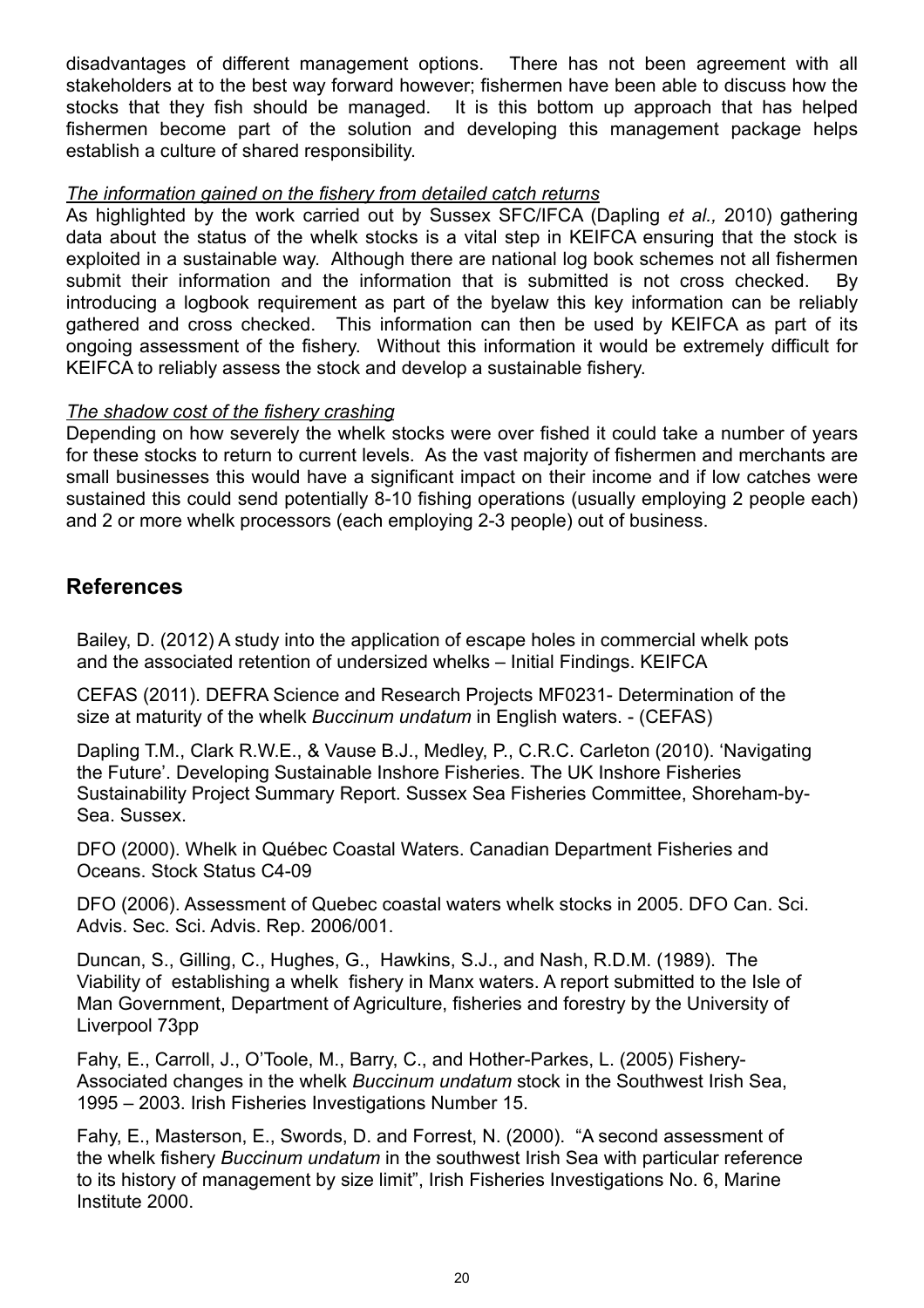Fahy, E., Yalloway, G., Gleeson, P. (1995). Appraisal of the Whelk *Buccinum Undatum* Fishery of the Southern Irish Sea With Proposals for a Management Strategy (Irish fisheries investigations series B)

Hancock, D. (1967). Ministry of Agriculture, Fisheries and Food; Whelks. Laboratory Leaflet (new series) No. 15, Fisheries Laboratory, Burnham on Crouch, Essex, England. MAFF

KEIFCA (2012)a KEIFCA Quarterly minutes of a meeting of the Authority held in the Council Chamber, Thurrock Borough Council Offices, Civic Offices, New Road, Thurrock, Essex at 10.00am on Monday 16 January 2012. KEIFCA

KEIFCA (2012)b Consultation regarding the long term management of whelk stocks in the Kent and Essex Inshore Fisheries and Conservation Authority (KEIFCA) District. KEIFCA

Lawler, A., and Vause, B. (2009). Final Report Whelk Biology. Fisheries Science Partnership: 2009/10

Marine and Coastal Access Act 2009 http://www.legislation.gov.uk/ukpga/2009/23/pdfs/ukpga\_20090023\_en.pdf

Shelmerdine, R., Adamson, J., Laurenson, C., Leslie, B. (2006). Size variation in populations of the common whelk, *Buccinum undatum*. Fisheries Development Note No. 24. NAFC Marine Centre.

Personal Communication. Dec 2011. Ron Jessop. Eastern IFCA. Senior scientist.

Wiggins, J. and Taylor, J. (2012) Draft minutes of KEIFCA technical panel meeting (16 July 2012) to assess management options available and make decision as to the requirement for long term management of the whelk stocks in KEIFCA district. KEIFCA

Wiggins, J., Wright, W.H., and Bailey, D. (2012) Assessment of the Whelk Fishery in the KEIFCA District. KEIFCA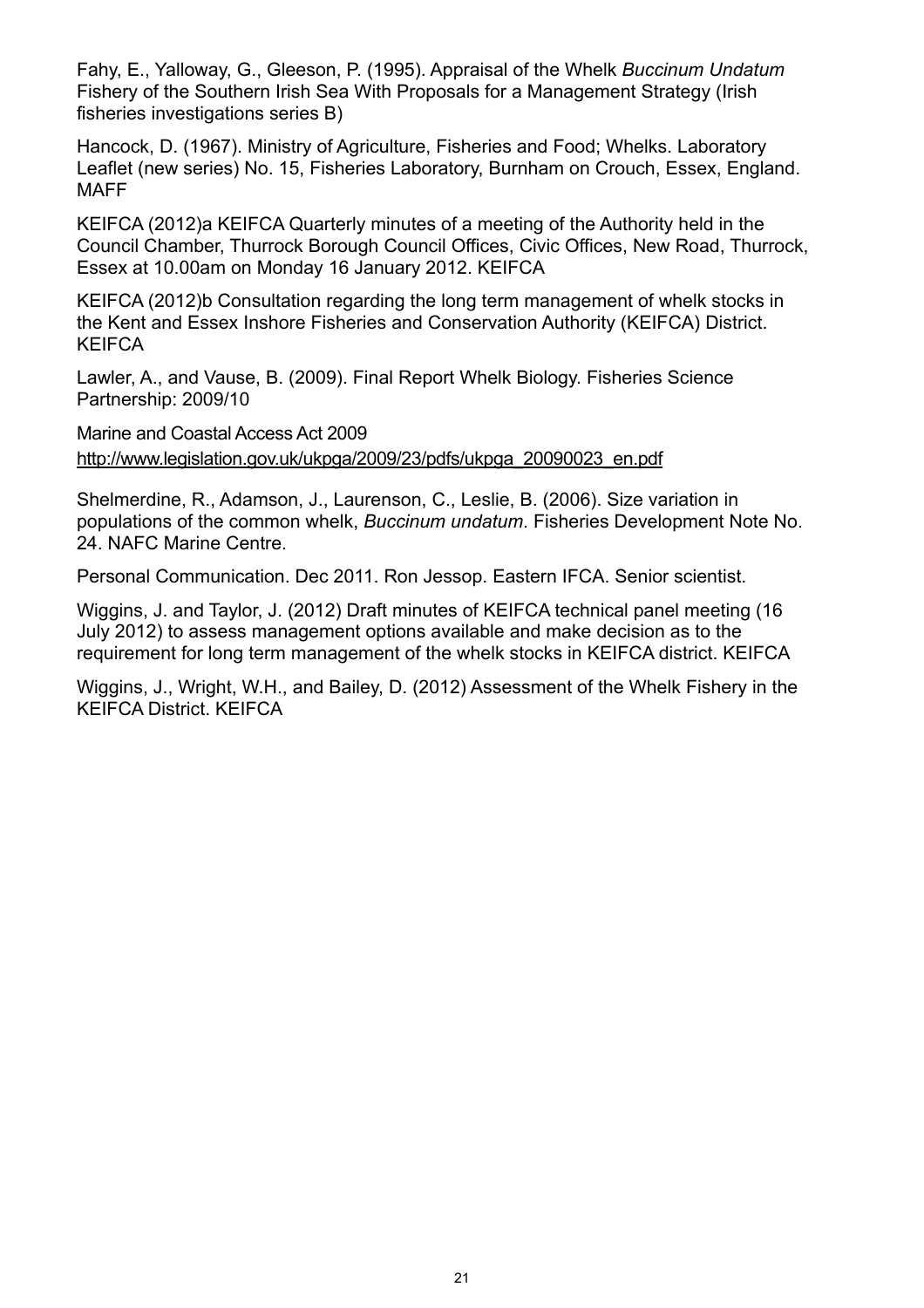# **Annex 1: Specific Impact Tests**

#### **1.1 Statutory Equality Duties**

1.1.1 Public bodies have a duty to take action to deliver better outcomes for different groups of people. This assessment is required if the proposal is relevant to equality.

1.1.2 There are no specific impacts in relation to equality to consider as part of this assessment.

#### **1.2 Competition Assessment**

1.2.1 The competition assessment is aimed at ensuring policies are implemented which do not unduly limit or damage competition in markets. Where a policy restricts competition, this can be expected to lead to an economic cost. Conversely, some policies can stimulate greater competition and economic benefits.

1.2.2 The proposed management measures are likely to impact on businesses in an equal manner as the vessels involved in the whelk fishery have an equal ability to fish for whelks within KEIFCA district (all vessels have a 300 pot limit).

#### **1.3 Small Firms Impact**

1.3.1 The small firms impact test is required if the proposal imposes or reduces costs on business. There is then a need to identify and explore the potential to minimise the impact of requirements on small firms.

1.3.2 There are no specific impacts in relation to this to consider as part of the assessment as costs are not being imposed on businesses.

#### **1.4 Greenhouse Gas assessment**

1.4.1 The purpose of this assessment is to identify net impacts on greenhouse gas emissions as a result of the proposal and to monetise these to be factored into the cost/benefit analysis.

1.4.2 There are no specific impacts in relation to the greenhouse gasses to consider as there will be no impact on emissions or the impact will be minimal.

#### **1.5 Wider Environmental Issues**

1.5.1 This test aims to determine, and where possible quantify, the environmental consequences of proposals.

1.5.2 Potential wider environmental impact caused by the introduction of the byelaw is considered within the evidence base of the impact assessment.

#### **1.6 Health and Well being**

1.6.1 There is the potential for the proposed management measures to cause a degree of stress to the fishermen concerned which may have a negative impact on their health.

#### **1.7 Human Rights**

1.7.1 The aim of this test is to consider potential impacts on human rights.

1.7.2 There are no specific impacts in relation to human rights to consider.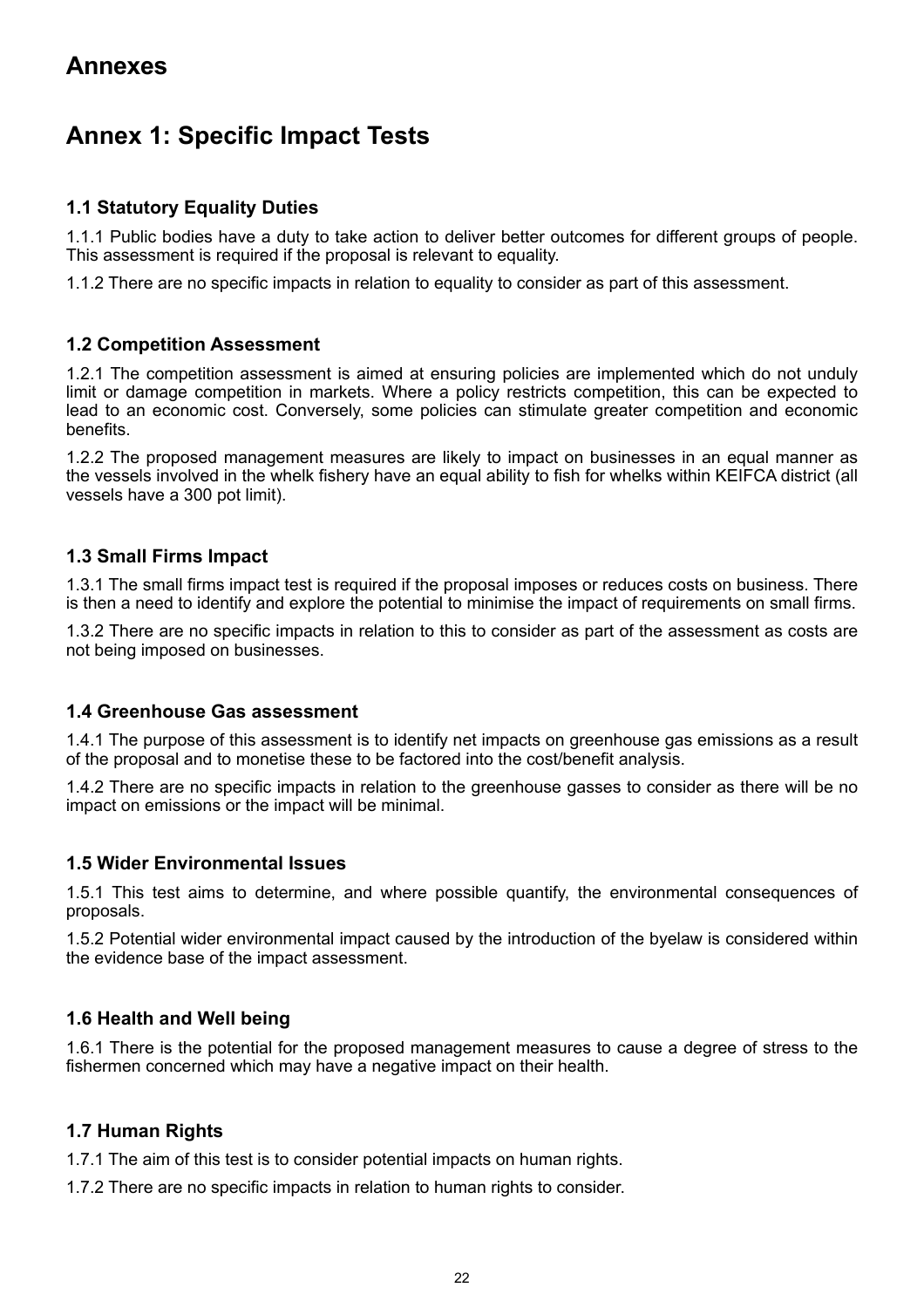#### **1.8 Justice System Test**

1.8.1 The aim of this test is to consider the impact of the proposal on the justice system and potential cost implications.

1.8.2 Due to the small scale of the proposal there are no specific impacts in relation to the justice system to consider.

#### **1.9 Rural Proofing**

1.9.1 This test is to ensure that proposals take into account the circumstances and needs of rural people and places.

1.9.2 There are no specific impacts in relation to the rural proofing to consider as the proposal will not have a disproportionate impact on rural communities.

#### **1.10 Sustainable Development Test**

1.10.1 The aim of this test is to reflect further on the conclusion of the IA to determine whether there are any compelling sustainability-related reasons to amend the policy. Sustainable development is the principle that the current generation satisfies its basic needs and enjoys improving quality of life without compromising the position of future generations.

1.10.2 There are no specific impacts in relation to sustainable development to consider. This proposal is being implemented to increase sustainability.